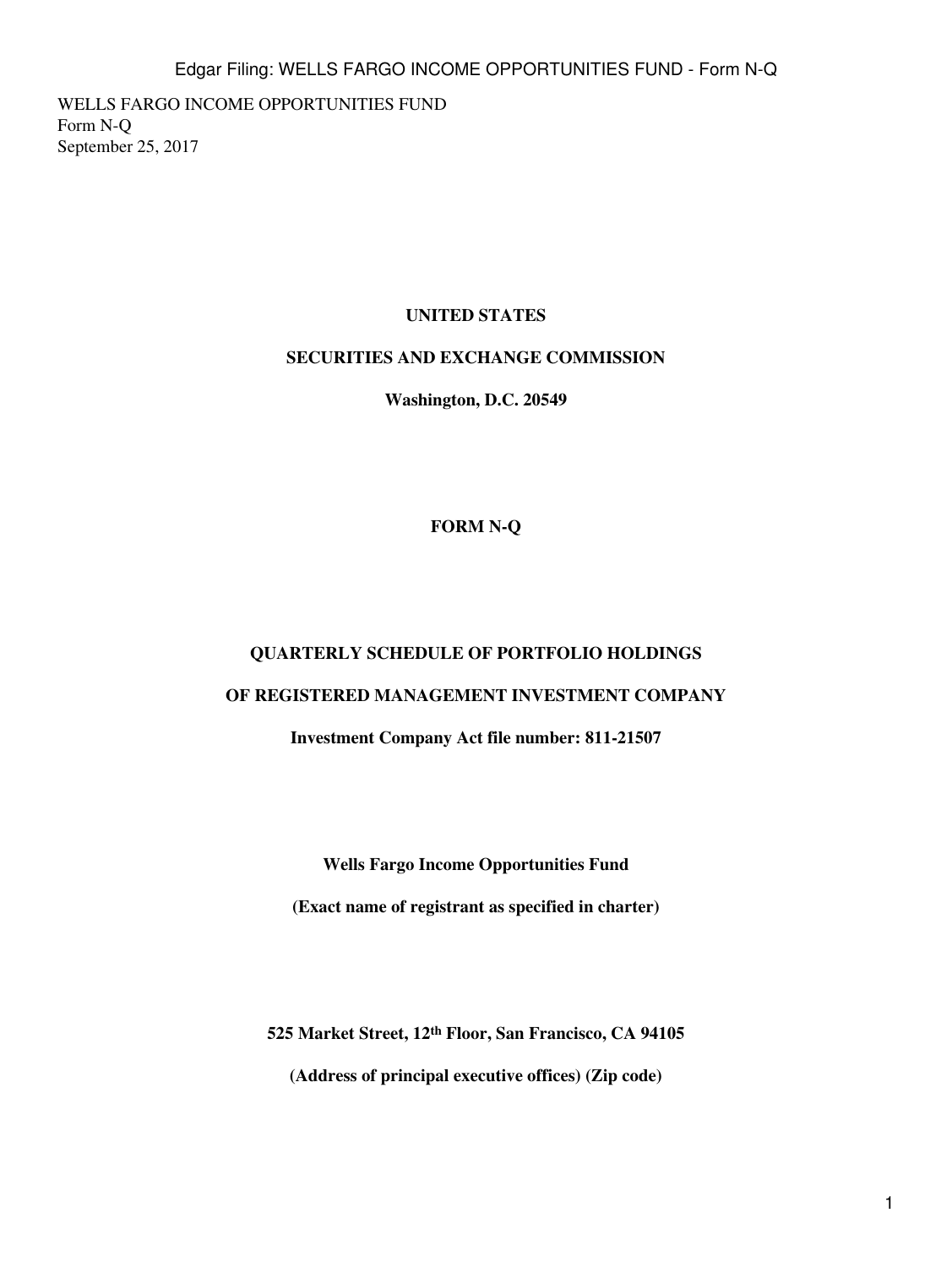## **C. David Messman**

**Wells Fargo Funds Management, LLC**

**525 Market Street, 12th Floor, San Francisco, CA 94105**

**(Name and address of agent for service)**

**Registrant** s telephone number, including area code: 800-222-8222

**Date of fiscal year end: April 30**

**Registrant is making a filing for Wells Fargo Income Opportunities Fund.**

**Date of reporting period: July 31, 2017**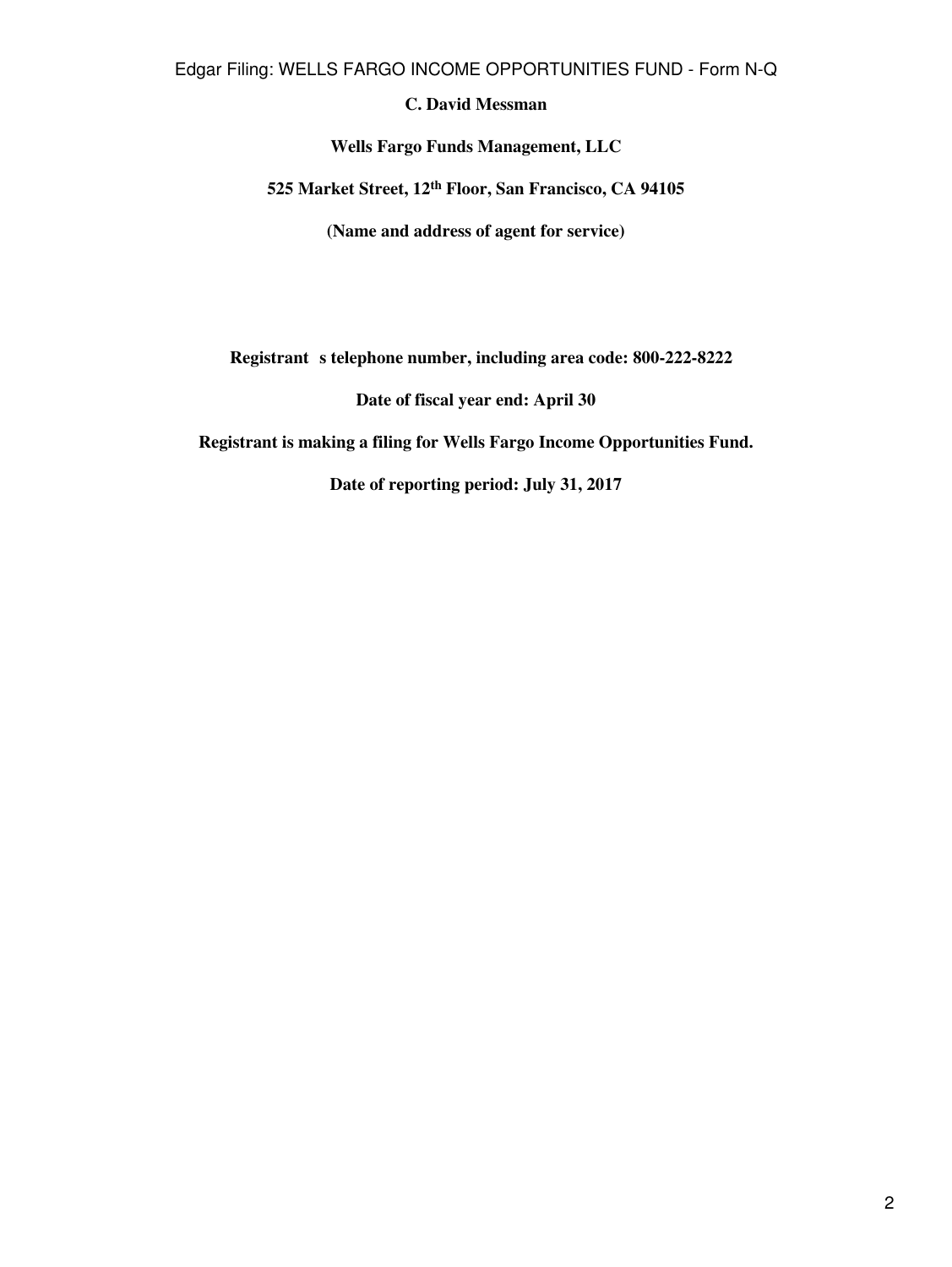ITEM 1. INVESTMENTS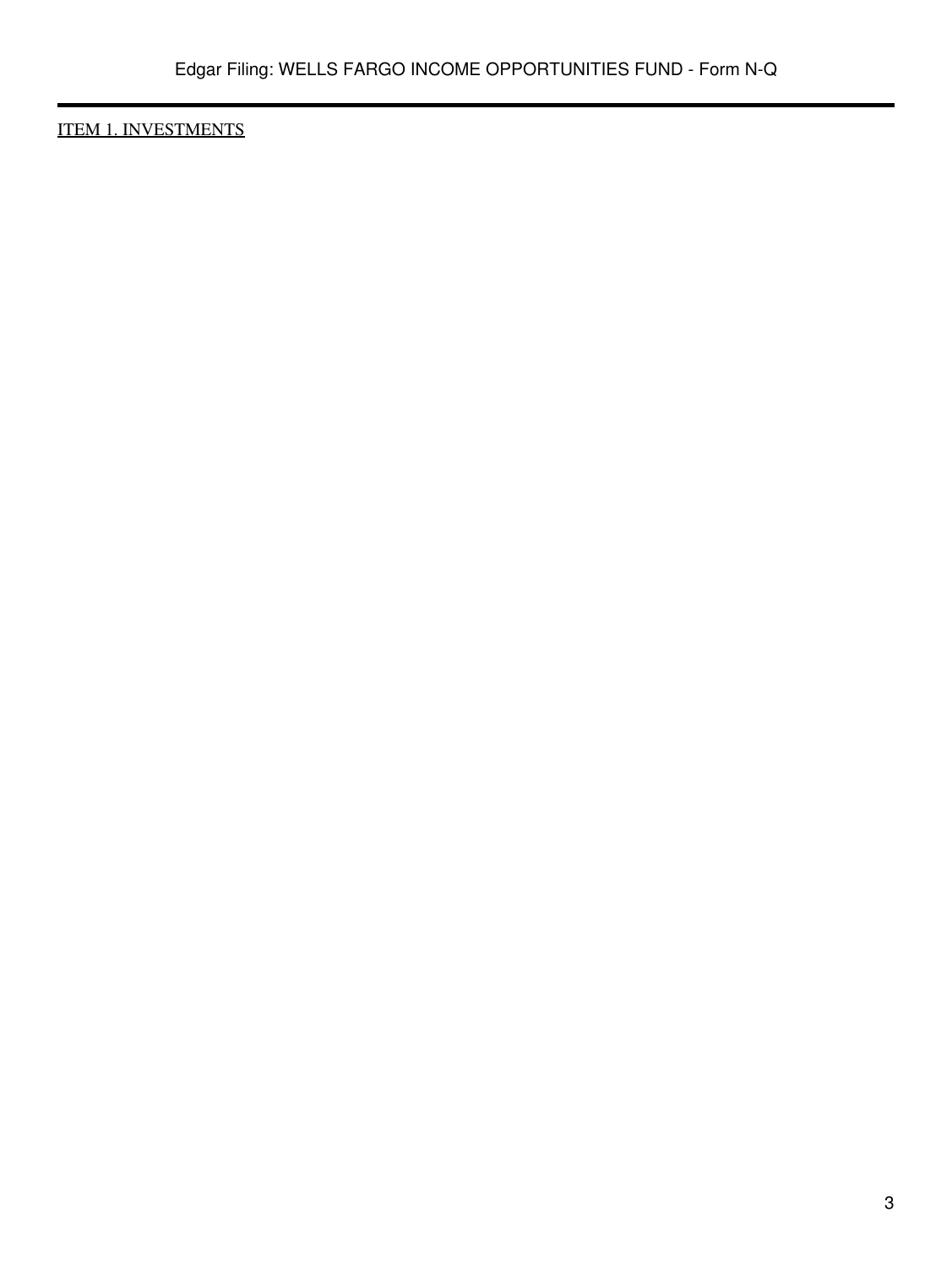| <b>Wells Fargo Income Opportunities Fund</b>                               | Portfolio of investments July 31, 2017 (unaudited) |                |               |
|----------------------------------------------------------------------------|----------------------------------------------------|----------------|---------------|
| <b>Security name</b>                                                       |                                                    | <b>Shares</b>  | <b>Value</b>  |
| Common Stocks: 0.47%                                                       |                                                    |                |               |
| Energy : $0.06\%$                                                          |                                                    |                |               |
| Oil, Gas & Consumable Fuels: 0.06%<br>SilverBow Resources Incorporated (i) |                                                    | 16,268         | \$<br>407,188 |
| Materials: $0.00\%$                                                        |                                                    |                |               |
| Chemicals: 0.00%<br>LyondellBasell Industries NV Class A                   |                                                    | $\overline{7}$ | 631           |
| Utilities: $0.41\%$                                                        |                                                    |                |               |
| <b>Independent Power &amp; Renewable Electricity</b><br>Producers: 0.41%   |                                                    |                |               |
| Vistra Energy Corporation                                                  |                                                    | 164,991        | 2,710,802     |
| Total Common Stocks (Cost \$13,311,556)                                    |                                                    |                | 3,118,621     |

|                                                | <b>Interest rate</b> | <b>Maturity date</b> | Principal   |            |
|------------------------------------------------|----------------------|----------------------|-------------|------------|
| Corporate Bonds and Notes: 112.39%             |                      |                      |             |            |
| <b>Consumer Discretionary: 21.12%</b>          |                      |                      |             |            |
| <b>Auto Components: 2.10%</b>                  |                      |                      |             |            |
| <b>Allison Transmission Incorporated 144A</b>  | 5.00%                | $10 - 1 - 2024$      | \$7,375,000 | 7,633,125  |
| Cooper Tire & Rubber Company (i)               | 7.63                 | 3-15-2027            | 5,190,000   | 5,812,800  |
| Cooper Tire & Rubber Company                   | 8.00                 | 12-15-2019           | 400,000     | 446,000    |
|                                                |                      |                      |             | 13,891,925 |
| Distributors : $0.34\%$                        |                      |                      |             |            |
|                                                | 4.75                 | 5-15-2023            |             |            |
| <b>LKQ</b> Corporation                         |                      |                      | 2,200,000   | 2,227,500  |
| Diversified Consumer Services : 1.93%          |                      |                      |             |            |
| <b>Service Corporation International</b>       | 7.50                 | $4 - 1 - 2027$       | 8,109,000   | 9,649,710  |
| Service Corporation International              | 7.63                 | $10-1-2018$          | 1,100,000   | 1,168,750  |
| Service Corporation International              | 8.00                 | 11-15-2021           | 1,635,000   | 1,937,475  |
|                                                |                      |                      |             | 12,755,935 |
|                                                |                      |                      |             |            |
| Hotels, Restaurants & Leisure: 1.05%           |                      |                      |             |            |
| <b>Brinker International Incorporated 144A</b> | 5.00                 | $10-1-2024$          | 850,000     | 850,000    |
| <b>CCM</b> Merger Incorporated 144A            | 6.00                 | 3-15-2022            | 5,025,000   | 5,265,446  |
| Speedway Motorsports Incorporated              | 5.13                 | $2 - 1 - 2023$       | 825,000     | 845,625    |
|                                                |                      |                      |             | 6,961,071  |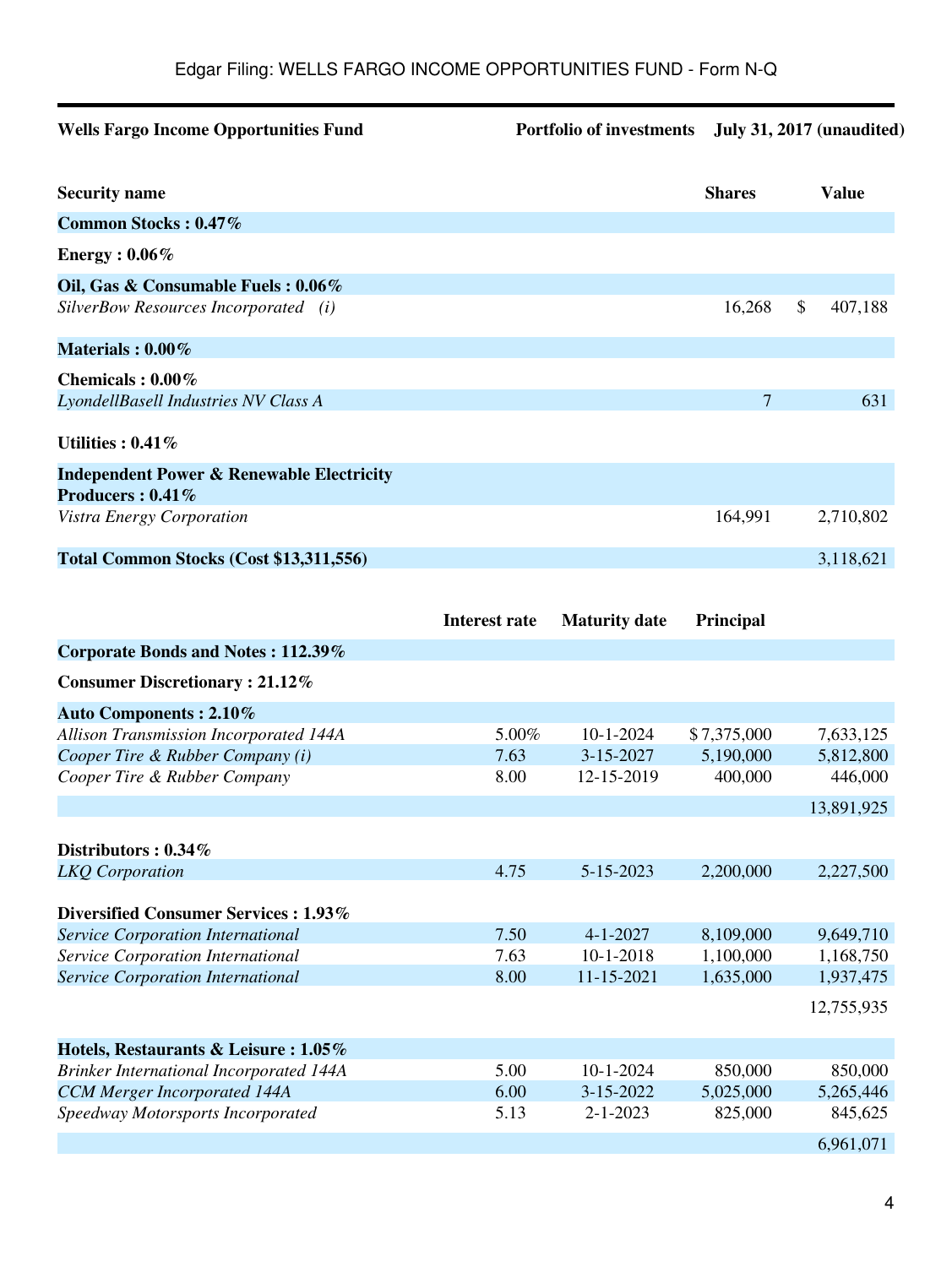| Leisure Products: 0.13%                        |      |                 |           |           |
|------------------------------------------------|------|-----------------|-----------|-----------|
| Vista Outdoor Incorporated                     | 5.88 | $10 - 1 - 2023$ | 850,000   | 871,250   |
|                                                |      |                 |           |           |
| Media: $11.79\%$                               |      |                 |           |           |
| <b>Altice US Finance I Corporation 144A</b>    | 5.38 | 7-15-2023       | 2,270,000 | 2,383,500 |
| Altice US Finance I Corporation 144A           | 5.50 | 5-15-2026       | 2,200,000 | 2,332,000 |
| <b>AMC Entertainment Holdings Incorporated</b> | 5.75 | $6 - 15 - 2025$ | 150,000   | 153,609   |
| <b>AMC Entertainment Holdings Incorporated</b> | 5.88 | 11-15-2026      | 1,525,000 | 1,555,500 |
| <b>Cablevision Systems Corporation</b>         | 8.63 | 9-15-2017       | 1,322,000 | 1,330,263 |
| <b>CBS</b> Radio Incorporated 144A             | 7.25 | $11 - 1 - 2024$ | 80,000    | 84,300    |
| <b>CCO</b> Holdings LLC                        | 5.13 | 2-15-2023       | 2,266,000 | 2,345,310 |
| CCO Holdings LLC 144A                          | 5.13 | $5 - 1 - 2023$  | 2,965,000 | 3,113,250 |
| CCO Holdings LLC 144A                          | 5.13 | $5 - 1 - 2027$  | 750,000   | 775,313   |
| CCO Holdings LLC                               | 5.25 | $9 - 30 - 2022$ | 2,048,000 | 2,112,000 |
| CCO Holdings LLC 144A                          | 5.38 | $5 - 1 - 2025$  | 7,195,000 | 7,653,681 |
| CCO Holdings LLC 144A                          | 5.50 | $5 - 1 - 2026$  | 325,000   | 345,416   |
| CCO Holdings LLC 144A                          | 5.75 | $2 - 15 - 2026$ | 5,675,000 | 6,100,625 |
| CCO Holdings LLC 144A                          | 5.88 | $4 - 1 - 2024$  | 2,350,000 | 2,524,060 |
| Cequel Communications Holdings I LLC 144A      | 7.75 | 7-15-2025       | 3,625,000 | 4,046,406 |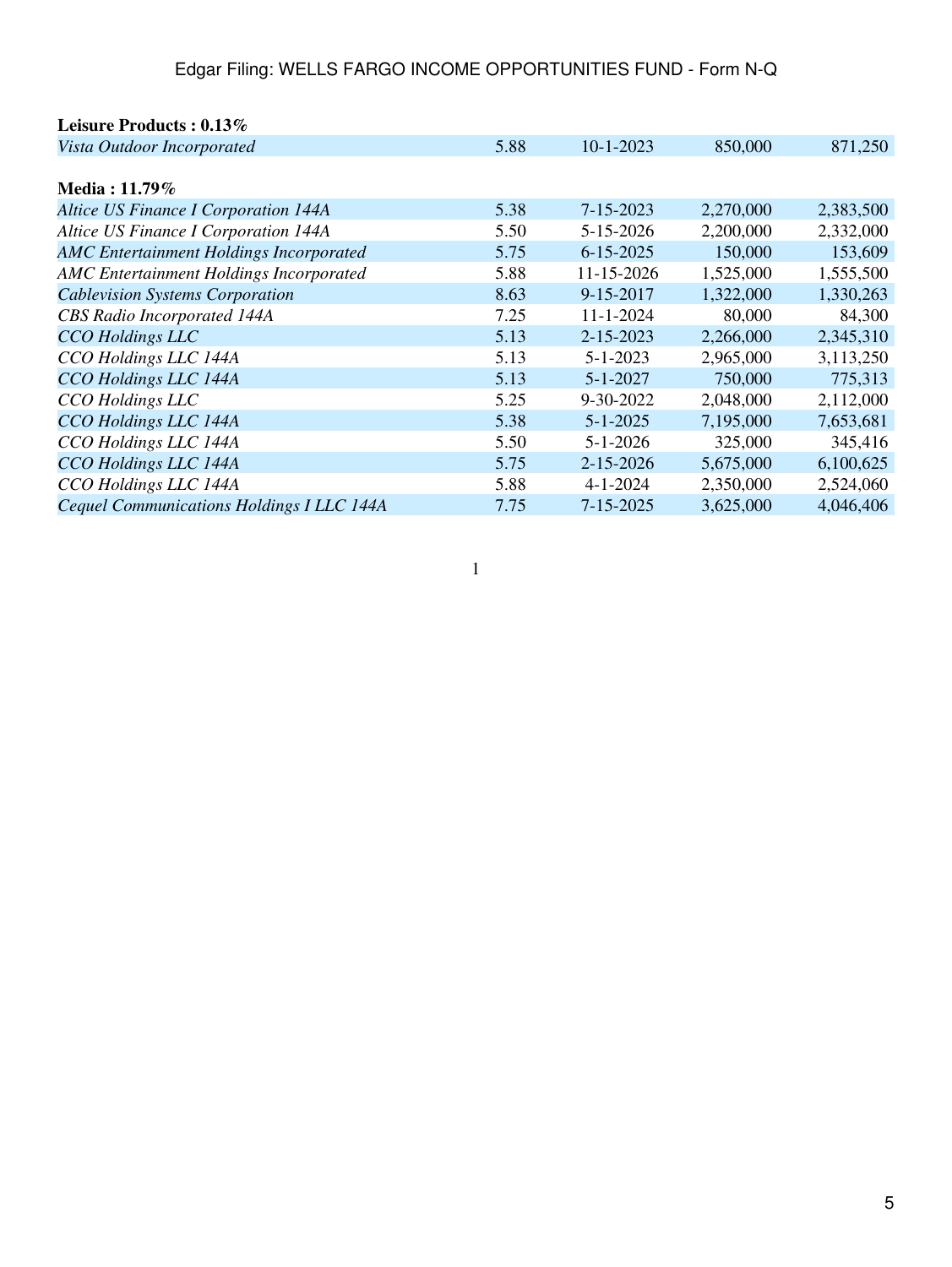# **Portfolio of investments July 31, 2017 (unaudited) Wells Fargo Income Opportunities Fund**

| <b>Security name</b>                                | <b>Interest rate</b> | <b>Maturity date</b> | Principal     | <b>Value</b>  |
|-----------------------------------------------------|----------------------|----------------------|---------------|---------------|
| Media (continued)                                   |                      |                      |               |               |
| Cinemark USA Incorporated                           | 4.88%                | $6 - 1 - 2023$       | \$<br>600,000 | \$<br>609,750 |
| <b>CSC</b> Holdings LLC                             | 7.88                 | 2-15-2018            | 1,525,000     | 1,568,844     |
| <b>CSC</b> Holdings LLC                             | 8.63                 | 2-15-2019            | 635,000       | 695,325       |
| <b>EMI Music Publishing 144A</b>                    | 7.63                 | $6 - 15 - 2024$      | 950,000       | 1,054,500     |
| Gray Television Incorporated 144A                   | 5.13                 | 10-15-2024           | 2,400,000     | 2,457,000     |
| Gray Television Incorporated 144A                   | 5.88                 | $7 - 15 - 2026$      | 6,650,000     | 6,882,750     |
| Lamar Media Corporation                             | 5.88                 | $2 - 1 - 2022$       | 1,785,000     | 1,843,013     |
| <b>Lin Television Corporation</b>                   | 5.88                 | 11-15-2022           | 425,000       | 445,719       |
| Live Nation Entertainment Incorporated 144A         | 4.88                 | $11 - 1 - 2024$      | 2,300,000     | 2,357,500     |
| National CineMedia LLC                              | 5.75                 | 8-15-2026            | 1,600,000     | 1,536,000     |
| National CineMedia LLC                              | 6.00                 | 4-15-2022            | 7,000,000     | 7,192,500     |
| <b>Nexstar Broadcasting Group Incorporated 144A</b> | 5.63                 | $8 - 1 - 2024$       | 1,375,000     | 1,421,406     |
| <b>Nexstar Broadcasting Group Incorporated 144A</b> | 6.13                 | 2-15-2022            | 2,815,000     | 2,941,675     |
| Nielsen Finance LLC 144A                            | 5.00                 | 4-15-2022            | 1,595,000     | 1,644,844     |
| <b>Outfront Media Capital Corporation</b>           | 5.25                 | 2-15-2022            | 320,000       | 331,200       |
| <b>Outfront Media Capital Corporation</b>           | 5.63                 | 2-15-2024            | 735,000       | 767,156       |
| <b>Outfront Media Capital Corporation</b>           | 5.88                 | 3-15-2025            | 1,275,000     | 1,337,156     |
| Salem Media Group Incorporated 144A                 | 6.75                 | $6 - 1 - 2024$       | 3,825,000     | 3,968,438     |
| The E.W. Scripps Company 144A                       | 5.13                 | 5-15-2025            | 1,900,000     | 1,966,500     |
|                                                     |                      |                      |               | 77,876,509    |
| Specialty Retail: 3.57%                             |                      |                      |               |               |
| <b>Asbury Automotive Group Incorporated</b>         | 6.00                 | 12-15-2024           | 6,300,000     | 6,441,750     |
| Group 1 Automotive Incorporated                     | 5.00                 | $6 - 1 - 2022$       | 1,972,000     | 2,021,300     |
| Group 1 Automotive Incorporated 144A                | 5.25                 | 12-15-2023           | 2,000,000     | 2,005,000     |
| Lithia Motors Incorporated 144A                     | 5.25                 | $8 - 1 - 2025$       | 700,000       | 721,000       |
| Penske Auto Group Incorporated                      | 5.38                 | 12-1-2024            | 5,273,000     | 5,292,774     |
| Penske Auto Group Incorporated                      | 5.75                 | 10-1-2022            | 2,100,000     | 2,173,500     |
| Sonic Automotive Incorporated                       | 5.00                 | 5-15-2023            | 3,200,000     | 3,104,000     |
| Sonic Automotive Incorporated                       | 6.13                 | 3-15-2027            | 1,799,000     | 1,807,995     |
|                                                     |                      |                      |               | 23,567,319    |
| Textiles, Apparel & Luxury Goods: 0.21%             |                      |                      |               |               |
| Wolverine World Wide Company 144A                   | 5.00                 | $9 - 1 - 2026$       | 1,400,000     | 1,390,200     |
| <b>Consumer Staples : 2.00%</b>                     |                      |                      |               |               |
| Beverages: $0.31\%$                                 |                      |                      |               |               |
| Cott Beverages Incorporated                         | 5.38                 | $7 - 1 - 2022$       | 850,000       | 881,875       |
| <b>Cott Beverages Incorporated 144A</b>             | 5.50                 | $4 - 1 - 2025$       | 1,125,000     | 1,182,656     |
|                                                     |                      |                      |               | 2,064,531     |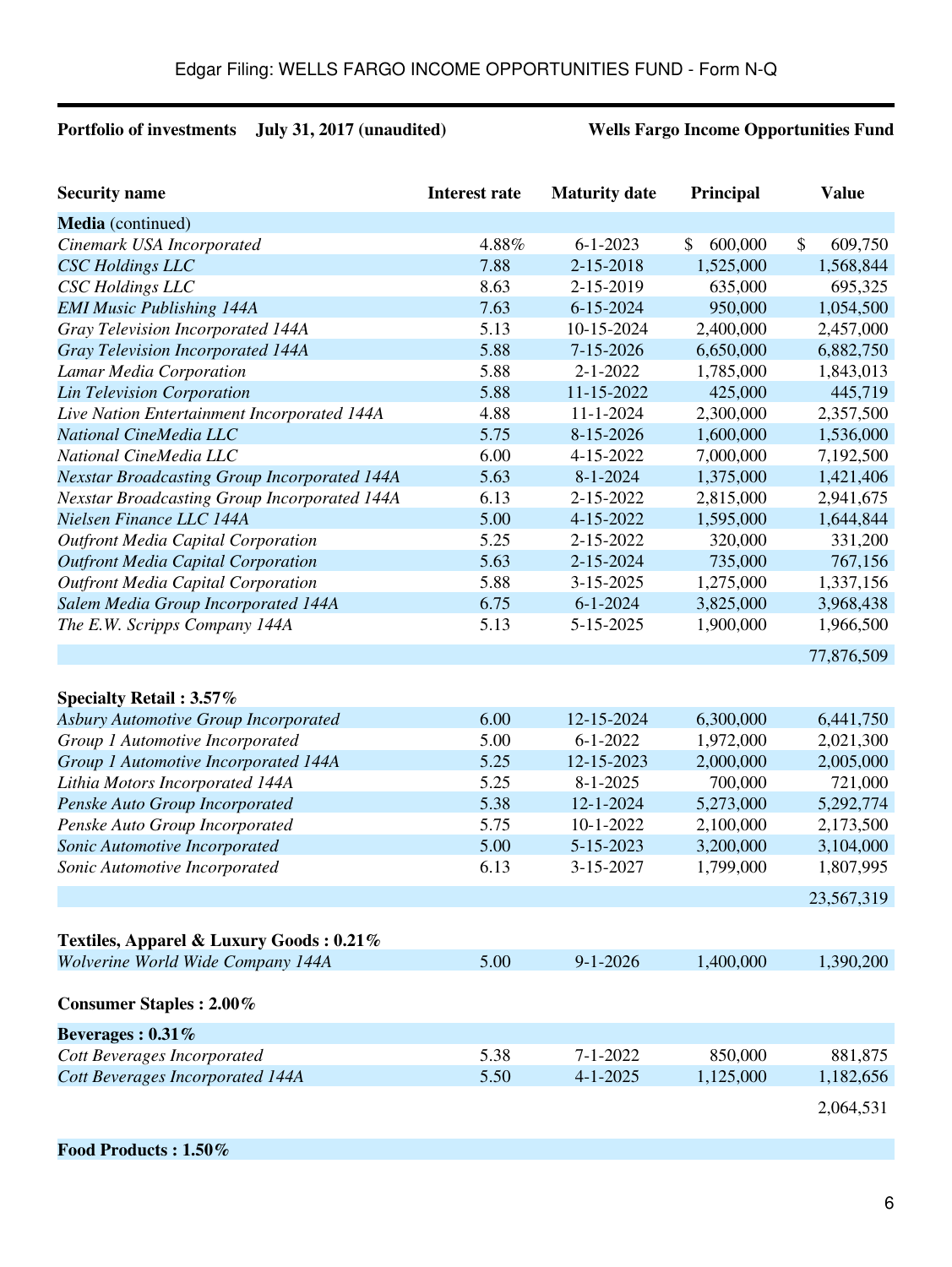| <b>B&amp;G</b> Foods Incorporated      | 4.63 | $6 - 1 - 2021$  | 670,000   | 685,913   |
|----------------------------------------|------|-----------------|-----------|-----------|
| <b>B&amp;G</b> Foods Incorporated      | 5.25 | $4 - 1 - 2025$  | 1,750,000 | 1,824,375 |
| Darling Ingredients Incorporated       | 5.38 | $1 - 15 - 2022$ | 295,000   | 306,800   |
| Lamb Weston Holdings Incorporated 144A | 4.63 | $11 - 1 - 2024$ | 75,000    | 78,281    |
| Lamb Weston Holdings Incorporated 144A | 4.88 | $11 - 1 - 2026$ | 75,000    | 78,406    |
| Pilgrim s Pride Corporation 144A       | 5.75 | $3 - 15 - 2025$ | 1,860,000 | 1,906,500 |
| Pinnacle Foods Incorporated 144A       | 5.63 | $5 - 1 - 2024$  | 700,000   | 726,250   |
| Pinnacle Foods Incorporated            | 5.88 | $1 - 15 - 2024$ | 100,000   | 107,250   |
| Post Holdings Incorporated 144A        | 5.00 | 8-15-2026       | 1,350,000 | 1,385,438 |
| <b>Post Holdings Incorporated 144A</b> | 5.50 | $3 - 1 - 2025$  | 875,000   | 923,125   |
| Post Holdings Incorporated 144A        | 5.75 | $3 - 1 - 2027$  | 875,000   | 927,500   |
| Prestige Brands Incorporated 144A      | 6.38 | $3 - 1 - 2024$  | 210,000   | 225,488   |
| <b>US Foods Incorporated 144A</b>      | 5.88 | $6 - 15 - 2024$ | 670,000   | 699,313   |
|                                        |      |                 |           | 9,874,639 |
| Household Products: 0.19%              |      |                 |           |           |
| Central Garden & Pet Company           | 6.13 | 11-15-2023      | 405,000   | 433,350   |
| <b>Spectrum Brands Incorporated</b>    | 5.75 | 7-15-2025       | 775,000   | 826,344   |
|                                        |      |                 |           | 1,259,694 |
|                                        |      |                 |           |           |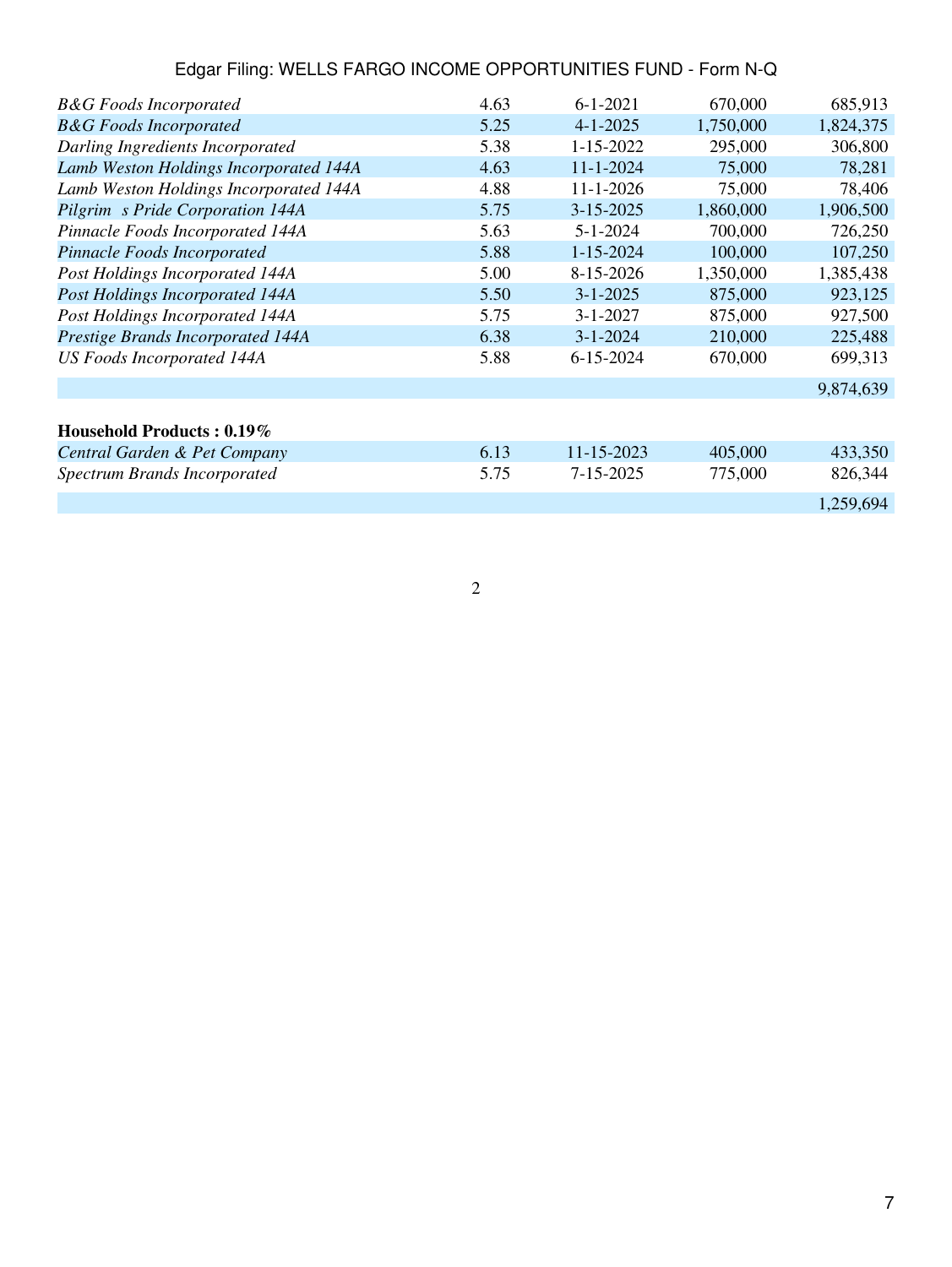# **Wells Fargo Income Opportunities Fund Portfolio of investments July 31, 2017 (unaudited)**

| <b>Energy</b> : 28.49%<br><b>Energy Equipment &amp; Services : 8.79%</b><br>6.25%<br>10-15-2022<br>\$6,725,000<br>\$4,354,438<br><b>Bristow Group Incorporated</b><br>7.75<br>12-15-2022<br>3,895,000<br>Era Group Incorporated<br>3,544,450<br>5.00<br>12-1-2024<br>3,100,000<br><b>Hilcorp Energy Company 144A</b><br>2,943,450<br>5.75<br><b>Hilcorp Energy Company 144A</b><br>$10-1-2025$<br>4,195,000<br>4,090,125<br>1.50<br>$9 - 1 - 2019$<br>Hornbeck Offshore Services Incorporated<br>7,847,000<br>6,238,365<br>5.00<br>Hornbeck Offshore Services Incorporated<br>$3 - 1 - 2021$<br>2,925,000<br>1,608,750<br>5.88<br>$4 - 1 - 2020$<br>4,562,000<br>2,748,605<br>Hornbeck Offshore Services Incorporated<br>4.38<br>675,000<br>694,406<br>NGPL PipeCo LLC 144A(z)%%<br>8-15-2022<br>4.88<br>1,050,000<br>1,081,500<br>NGPL PipeCo LLC 144A(z)%%<br>8-15-2027<br>3,990,000<br>7.12<br>12-15-2017<br>4,059,825<br>NGPL PipeCo LLC 144A<br>7.77<br>14,900,000<br>NGPL PipeCo LLC 144A<br>12-15-2037<br>18,476,000<br>5.25<br>3-15-2019<br>8,550,000<br>8,250,750<br>PHI Incorporated<br>58,090,664<br>Oil, Gas & Consumable Fuels: 19.70%<br>6.00<br><b>Archrock Partners LP</b><br>$10-1-2022$<br>1,650,000<br>1,608,750<br>8.25<br>1,550,000<br>1,633,313<br>Carrizo Oil & Gas Incorporated<br>7-15-2025<br>3.80<br>$6 - 1 - 2024$<br>2,000,000<br>1,850,000<br><b>Continental Resources Incorporated</b><br>5.00<br>9-15-2022<br>1,325,000<br>1,313,406<br>Continental Resources Incorporated<br>2.70<br>$4 - 1 - 2019$<br>1,416,094<br>1,425,000<br><b>DCP Midstream Operating Company</b><br><b>Denbury Resources Incorporated</b><br>4.63<br>7-15-2023<br>3,200,000<br>1,632,000<br>6.38<br>8-15-2021<br>6,205,000<br>3,614,413<br><b>Denbury Resources Incorporated</b><br>2.40<br>5-15-2019<br>Enable Midstream Partner LP<br>5,475,000<br>5,461,323<br>Enable Midstream Partner LP<br>3.90<br>5-15-2024<br>3,150,000<br>3,143,574<br>4.40<br>3-15-2027<br>Enable Midstream Partner LP<br>1,300,000<br>1,318,044<br>Enable Oklahoma Intrastate Transmission LLC<br>144A<br>6.25<br>1,100,000<br>$3 - 15 - 2020$<br>1,183,621<br>4.15<br>EnLink Midstream LLC<br>$6 - 1 - 2025$<br>5,000,000<br>5,013,095<br>4.40<br>$4 - 1 - 2024$<br>EnLink Midstream LLC<br>5,400,000<br>5,545,876<br>6.00<br>4-1-2021<br>7,750,000<br>7,672,500<br><b>Exterran Partners LP</b><br>6.00<br>1,625,000<br><b>Gulfport Energy Corporation 144A</b><br>10-15-2024<br>1,607,775<br>6.38<br>5-15-2025<br>1,325,000<br><b>Gulfport Energy Corporation 144A</b><br>1,323,344<br>6.63<br>$5 - 1 - 2023$<br>2,900,000<br>2,929,000<br><b>Gulfport Energy Corporation</b><br>6.50<br>9-15-2020<br>Kinder Morgan Incorporated<br>1,155,000<br>1,286,081<br>7.42<br>Kinder Morgan Incorporated (i)<br>2-15-2037<br>1,820,000<br>2,094,640<br>6.88<br><b>Matador Resources Company</b><br>4-15-2023<br>700,000<br>742,000<br>4.70<br>12-1-2022<br>3,125,000<br>3,070,313<br>Murphy Oil Corporation<br>6.88<br>Murphy Oil Corporation<br>8-15-2024<br>1,425,000<br>1,514,063<br>0.75<br>Nabors Industries Limited<br>$1 - 15 - 2024$<br>800,000<br>633,000 | <b>Security name</b> | <b>Interest rate</b> | <b>Maturity date</b> | Principal | <b>Value</b> |
|-------------------------------------------------------------------------------------------------------------------------------------------------------------------------------------------------------------------------------------------------------------------------------------------------------------------------------------------------------------------------------------------------------------------------------------------------------------------------------------------------------------------------------------------------------------------------------------------------------------------------------------------------------------------------------------------------------------------------------------------------------------------------------------------------------------------------------------------------------------------------------------------------------------------------------------------------------------------------------------------------------------------------------------------------------------------------------------------------------------------------------------------------------------------------------------------------------------------------------------------------------------------------------------------------------------------------------------------------------------------------------------------------------------------------------------------------------------------------------------------------------------------------------------------------------------------------------------------------------------------------------------------------------------------------------------------------------------------------------------------------------------------------------------------------------------------------------------------------------------------------------------------------------------------------------------------------------------------------------------------------------------------------------------------------------------------------------------------------------------------------------------------------------------------------------------------------------------------------------------------------------------------------------------------------------------------------------------------------------------------------------------------------------------------------------------------------------------------------------------------------------------------------------------------------------------------------------------------------------------------------------------------------------------------------------------------------------------------------------------------------------------------------------------------------------------------------------------------------------------------------------------------------------------------------------------------------------------------------------------------------------------------------------------------------------------------------------------------------------------------------------------------------|----------------------|----------------------|----------------------|-----------|--------------|
|                                                                                                                                                                                                                                                                                                                                                                                                                                                                                                                                                                                                                                                                                                                                                                                                                                                                                                                                                                                                                                                                                                                                                                                                                                                                                                                                                                                                                                                                                                                                                                                                                                                                                                                                                                                                                                                                                                                                                                                                                                                                                                                                                                                                                                                                                                                                                                                                                                                                                                                                                                                                                                                                                                                                                                                                                                                                                                                                                                                                                                                                                                                                                 |                      |                      |                      |           |              |
|                                                                                                                                                                                                                                                                                                                                                                                                                                                                                                                                                                                                                                                                                                                                                                                                                                                                                                                                                                                                                                                                                                                                                                                                                                                                                                                                                                                                                                                                                                                                                                                                                                                                                                                                                                                                                                                                                                                                                                                                                                                                                                                                                                                                                                                                                                                                                                                                                                                                                                                                                                                                                                                                                                                                                                                                                                                                                                                                                                                                                                                                                                                                                 |                      |                      |                      |           |              |
|                                                                                                                                                                                                                                                                                                                                                                                                                                                                                                                                                                                                                                                                                                                                                                                                                                                                                                                                                                                                                                                                                                                                                                                                                                                                                                                                                                                                                                                                                                                                                                                                                                                                                                                                                                                                                                                                                                                                                                                                                                                                                                                                                                                                                                                                                                                                                                                                                                                                                                                                                                                                                                                                                                                                                                                                                                                                                                                                                                                                                                                                                                                                                 |                      |                      |                      |           |              |
|                                                                                                                                                                                                                                                                                                                                                                                                                                                                                                                                                                                                                                                                                                                                                                                                                                                                                                                                                                                                                                                                                                                                                                                                                                                                                                                                                                                                                                                                                                                                                                                                                                                                                                                                                                                                                                                                                                                                                                                                                                                                                                                                                                                                                                                                                                                                                                                                                                                                                                                                                                                                                                                                                                                                                                                                                                                                                                                                                                                                                                                                                                                                                 |                      |                      |                      |           |              |
|                                                                                                                                                                                                                                                                                                                                                                                                                                                                                                                                                                                                                                                                                                                                                                                                                                                                                                                                                                                                                                                                                                                                                                                                                                                                                                                                                                                                                                                                                                                                                                                                                                                                                                                                                                                                                                                                                                                                                                                                                                                                                                                                                                                                                                                                                                                                                                                                                                                                                                                                                                                                                                                                                                                                                                                                                                                                                                                                                                                                                                                                                                                                                 |                      |                      |                      |           |              |
|                                                                                                                                                                                                                                                                                                                                                                                                                                                                                                                                                                                                                                                                                                                                                                                                                                                                                                                                                                                                                                                                                                                                                                                                                                                                                                                                                                                                                                                                                                                                                                                                                                                                                                                                                                                                                                                                                                                                                                                                                                                                                                                                                                                                                                                                                                                                                                                                                                                                                                                                                                                                                                                                                                                                                                                                                                                                                                                                                                                                                                                                                                                                                 |                      |                      |                      |           |              |
|                                                                                                                                                                                                                                                                                                                                                                                                                                                                                                                                                                                                                                                                                                                                                                                                                                                                                                                                                                                                                                                                                                                                                                                                                                                                                                                                                                                                                                                                                                                                                                                                                                                                                                                                                                                                                                                                                                                                                                                                                                                                                                                                                                                                                                                                                                                                                                                                                                                                                                                                                                                                                                                                                                                                                                                                                                                                                                                                                                                                                                                                                                                                                 |                      |                      |                      |           |              |
|                                                                                                                                                                                                                                                                                                                                                                                                                                                                                                                                                                                                                                                                                                                                                                                                                                                                                                                                                                                                                                                                                                                                                                                                                                                                                                                                                                                                                                                                                                                                                                                                                                                                                                                                                                                                                                                                                                                                                                                                                                                                                                                                                                                                                                                                                                                                                                                                                                                                                                                                                                                                                                                                                                                                                                                                                                                                                                                                                                                                                                                                                                                                                 |                      |                      |                      |           |              |
|                                                                                                                                                                                                                                                                                                                                                                                                                                                                                                                                                                                                                                                                                                                                                                                                                                                                                                                                                                                                                                                                                                                                                                                                                                                                                                                                                                                                                                                                                                                                                                                                                                                                                                                                                                                                                                                                                                                                                                                                                                                                                                                                                                                                                                                                                                                                                                                                                                                                                                                                                                                                                                                                                                                                                                                                                                                                                                                                                                                                                                                                                                                                                 |                      |                      |                      |           |              |
|                                                                                                                                                                                                                                                                                                                                                                                                                                                                                                                                                                                                                                                                                                                                                                                                                                                                                                                                                                                                                                                                                                                                                                                                                                                                                                                                                                                                                                                                                                                                                                                                                                                                                                                                                                                                                                                                                                                                                                                                                                                                                                                                                                                                                                                                                                                                                                                                                                                                                                                                                                                                                                                                                                                                                                                                                                                                                                                                                                                                                                                                                                                                                 |                      |                      |                      |           |              |
|                                                                                                                                                                                                                                                                                                                                                                                                                                                                                                                                                                                                                                                                                                                                                                                                                                                                                                                                                                                                                                                                                                                                                                                                                                                                                                                                                                                                                                                                                                                                                                                                                                                                                                                                                                                                                                                                                                                                                                                                                                                                                                                                                                                                                                                                                                                                                                                                                                                                                                                                                                                                                                                                                                                                                                                                                                                                                                                                                                                                                                                                                                                                                 |                      |                      |                      |           |              |
|                                                                                                                                                                                                                                                                                                                                                                                                                                                                                                                                                                                                                                                                                                                                                                                                                                                                                                                                                                                                                                                                                                                                                                                                                                                                                                                                                                                                                                                                                                                                                                                                                                                                                                                                                                                                                                                                                                                                                                                                                                                                                                                                                                                                                                                                                                                                                                                                                                                                                                                                                                                                                                                                                                                                                                                                                                                                                                                                                                                                                                                                                                                                                 |                      |                      |                      |           |              |
|                                                                                                                                                                                                                                                                                                                                                                                                                                                                                                                                                                                                                                                                                                                                                                                                                                                                                                                                                                                                                                                                                                                                                                                                                                                                                                                                                                                                                                                                                                                                                                                                                                                                                                                                                                                                                                                                                                                                                                                                                                                                                                                                                                                                                                                                                                                                                                                                                                                                                                                                                                                                                                                                                                                                                                                                                                                                                                                                                                                                                                                                                                                                                 |                      |                      |                      |           |              |
|                                                                                                                                                                                                                                                                                                                                                                                                                                                                                                                                                                                                                                                                                                                                                                                                                                                                                                                                                                                                                                                                                                                                                                                                                                                                                                                                                                                                                                                                                                                                                                                                                                                                                                                                                                                                                                                                                                                                                                                                                                                                                                                                                                                                                                                                                                                                                                                                                                                                                                                                                                                                                                                                                                                                                                                                                                                                                                                                                                                                                                                                                                                                                 |                      |                      |                      |           |              |
|                                                                                                                                                                                                                                                                                                                                                                                                                                                                                                                                                                                                                                                                                                                                                                                                                                                                                                                                                                                                                                                                                                                                                                                                                                                                                                                                                                                                                                                                                                                                                                                                                                                                                                                                                                                                                                                                                                                                                                                                                                                                                                                                                                                                                                                                                                                                                                                                                                                                                                                                                                                                                                                                                                                                                                                                                                                                                                                                                                                                                                                                                                                                                 |                      |                      |                      |           |              |
|                                                                                                                                                                                                                                                                                                                                                                                                                                                                                                                                                                                                                                                                                                                                                                                                                                                                                                                                                                                                                                                                                                                                                                                                                                                                                                                                                                                                                                                                                                                                                                                                                                                                                                                                                                                                                                                                                                                                                                                                                                                                                                                                                                                                                                                                                                                                                                                                                                                                                                                                                                                                                                                                                                                                                                                                                                                                                                                                                                                                                                                                                                                                                 |                      |                      |                      |           |              |
|                                                                                                                                                                                                                                                                                                                                                                                                                                                                                                                                                                                                                                                                                                                                                                                                                                                                                                                                                                                                                                                                                                                                                                                                                                                                                                                                                                                                                                                                                                                                                                                                                                                                                                                                                                                                                                                                                                                                                                                                                                                                                                                                                                                                                                                                                                                                                                                                                                                                                                                                                                                                                                                                                                                                                                                                                                                                                                                                                                                                                                                                                                                                                 |                      |                      |                      |           |              |
|                                                                                                                                                                                                                                                                                                                                                                                                                                                                                                                                                                                                                                                                                                                                                                                                                                                                                                                                                                                                                                                                                                                                                                                                                                                                                                                                                                                                                                                                                                                                                                                                                                                                                                                                                                                                                                                                                                                                                                                                                                                                                                                                                                                                                                                                                                                                                                                                                                                                                                                                                                                                                                                                                                                                                                                                                                                                                                                                                                                                                                                                                                                                                 |                      |                      |                      |           |              |
|                                                                                                                                                                                                                                                                                                                                                                                                                                                                                                                                                                                                                                                                                                                                                                                                                                                                                                                                                                                                                                                                                                                                                                                                                                                                                                                                                                                                                                                                                                                                                                                                                                                                                                                                                                                                                                                                                                                                                                                                                                                                                                                                                                                                                                                                                                                                                                                                                                                                                                                                                                                                                                                                                                                                                                                                                                                                                                                                                                                                                                                                                                                                                 |                      |                      |                      |           |              |
|                                                                                                                                                                                                                                                                                                                                                                                                                                                                                                                                                                                                                                                                                                                                                                                                                                                                                                                                                                                                                                                                                                                                                                                                                                                                                                                                                                                                                                                                                                                                                                                                                                                                                                                                                                                                                                                                                                                                                                                                                                                                                                                                                                                                                                                                                                                                                                                                                                                                                                                                                                                                                                                                                                                                                                                                                                                                                                                                                                                                                                                                                                                                                 |                      |                      |                      |           |              |
|                                                                                                                                                                                                                                                                                                                                                                                                                                                                                                                                                                                                                                                                                                                                                                                                                                                                                                                                                                                                                                                                                                                                                                                                                                                                                                                                                                                                                                                                                                                                                                                                                                                                                                                                                                                                                                                                                                                                                                                                                                                                                                                                                                                                                                                                                                                                                                                                                                                                                                                                                                                                                                                                                                                                                                                                                                                                                                                                                                                                                                                                                                                                                 |                      |                      |                      |           |              |
|                                                                                                                                                                                                                                                                                                                                                                                                                                                                                                                                                                                                                                                                                                                                                                                                                                                                                                                                                                                                                                                                                                                                                                                                                                                                                                                                                                                                                                                                                                                                                                                                                                                                                                                                                                                                                                                                                                                                                                                                                                                                                                                                                                                                                                                                                                                                                                                                                                                                                                                                                                                                                                                                                                                                                                                                                                                                                                                                                                                                                                                                                                                                                 |                      |                      |                      |           |              |
|                                                                                                                                                                                                                                                                                                                                                                                                                                                                                                                                                                                                                                                                                                                                                                                                                                                                                                                                                                                                                                                                                                                                                                                                                                                                                                                                                                                                                                                                                                                                                                                                                                                                                                                                                                                                                                                                                                                                                                                                                                                                                                                                                                                                                                                                                                                                                                                                                                                                                                                                                                                                                                                                                                                                                                                                                                                                                                                                                                                                                                                                                                                                                 |                      |                      |                      |           |              |
|                                                                                                                                                                                                                                                                                                                                                                                                                                                                                                                                                                                                                                                                                                                                                                                                                                                                                                                                                                                                                                                                                                                                                                                                                                                                                                                                                                                                                                                                                                                                                                                                                                                                                                                                                                                                                                                                                                                                                                                                                                                                                                                                                                                                                                                                                                                                                                                                                                                                                                                                                                                                                                                                                                                                                                                                                                                                                                                                                                                                                                                                                                                                                 |                      |                      |                      |           |              |
|                                                                                                                                                                                                                                                                                                                                                                                                                                                                                                                                                                                                                                                                                                                                                                                                                                                                                                                                                                                                                                                                                                                                                                                                                                                                                                                                                                                                                                                                                                                                                                                                                                                                                                                                                                                                                                                                                                                                                                                                                                                                                                                                                                                                                                                                                                                                                                                                                                                                                                                                                                                                                                                                                                                                                                                                                                                                                                                                                                                                                                                                                                                                                 |                      |                      |                      |           |              |
|                                                                                                                                                                                                                                                                                                                                                                                                                                                                                                                                                                                                                                                                                                                                                                                                                                                                                                                                                                                                                                                                                                                                                                                                                                                                                                                                                                                                                                                                                                                                                                                                                                                                                                                                                                                                                                                                                                                                                                                                                                                                                                                                                                                                                                                                                                                                                                                                                                                                                                                                                                                                                                                                                                                                                                                                                                                                                                                                                                                                                                                                                                                                                 |                      |                      |                      |           |              |
|                                                                                                                                                                                                                                                                                                                                                                                                                                                                                                                                                                                                                                                                                                                                                                                                                                                                                                                                                                                                                                                                                                                                                                                                                                                                                                                                                                                                                                                                                                                                                                                                                                                                                                                                                                                                                                                                                                                                                                                                                                                                                                                                                                                                                                                                                                                                                                                                                                                                                                                                                                                                                                                                                                                                                                                                                                                                                                                                                                                                                                                                                                                                                 |                      |                      |                      |           |              |
|                                                                                                                                                                                                                                                                                                                                                                                                                                                                                                                                                                                                                                                                                                                                                                                                                                                                                                                                                                                                                                                                                                                                                                                                                                                                                                                                                                                                                                                                                                                                                                                                                                                                                                                                                                                                                                                                                                                                                                                                                                                                                                                                                                                                                                                                                                                                                                                                                                                                                                                                                                                                                                                                                                                                                                                                                                                                                                                                                                                                                                                                                                                                                 |                      |                      |                      |           |              |
|                                                                                                                                                                                                                                                                                                                                                                                                                                                                                                                                                                                                                                                                                                                                                                                                                                                                                                                                                                                                                                                                                                                                                                                                                                                                                                                                                                                                                                                                                                                                                                                                                                                                                                                                                                                                                                                                                                                                                                                                                                                                                                                                                                                                                                                                                                                                                                                                                                                                                                                                                                                                                                                                                                                                                                                                                                                                                                                                                                                                                                                                                                                                                 |                      |                      |                      |           |              |
|                                                                                                                                                                                                                                                                                                                                                                                                                                                                                                                                                                                                                                                                                                                                                                                                                                                                                                                                                                                                                                                                                                                                                                                                                                                                                                                                                                                                                                                                                                                                                                                                                                                                                                                                                                                                                                                                                                                                                                                                                                                                                                                                                                                                                                                                                                                                                                                                                                                                                                                                                                                                                                                                                                                                                                                                                                                                                                                                                                                                                                                                                                                                                 |                      |                      |                      |           |              |
|                                                                                                                                                                                                                                                                                                                                                                                                                                                                                                                                                                                                                                                                                                                                                                                                                                                                                                                                                                                                                                                                                                                                                                                                                                                                                                                                                                                                                                                                                                                                                                                                                                                                                                                                                                                                                                                                                                                                                                                                                                                                                                                                                                                                                                                                                                                                                                                                                                                                                                                                                                                                                                                                                                                                                                                                                                                                                                                                                                                                                                                                                                                                                 |                      |                      |                      |           |              |
|                                                                                                                                                                                                                                                                                                                                                                                                                                                                                                                                                                                                                                                                                                                                                                                                                                                                                                                                                                                                                                                                                                                                                                                                                                                                                                                                                                                                                                                                                                                                                                                                                                                                                                                                                                                                                                                                                                                                                                                                                                                                                                                                                                                                                                                                                                                                                                                                                                                                                                                                                                                                                                                                                                                                                                                                                                                                                                                                                                                                                                                                                                                                                 |                      |                      |                      |           |              |
|                                                                                                                                                                                                                                                                                                                                                                                                                                                                                                                                                                                                                                                                                                                                                                                                                                                                                                                                                                                                                                                                                                                                                                                                                                                                                                                                                                                                                                                                                                                                                                                                                                                                                                                                                                                                                                                                                                                                                                                                                                                                                                                                                                                                                                                                                                                                                                                                                                                                                                                                                                                                                                                                                                                                                                                                                                                                                                                                                                                                                                                                                                                                                 |                      |                      |                      |           |              |
|                                                                                                                                                                                                                                                                                                                                                                                                                                                                                                                                                                                                                                                                                                                                                                                                                                                                                                                                                                                                                                                                                                                                                                                                                                                                                                                                                                                                                                                                                                                                                                                                                                                                                                                                                                                                                                                                                                                                                                                                                                                                                                                                                                                                                                                                                                                                                                                                                                                                                                                                                                                                                                                                                                                                                                                                                                                                                                                                                                                                                                                                                                                                                 |                      |                      |                      |           |              |
|                                                                                                                                                                                                                                                                                                                                                                                                                                                                                                                                                                                                                                                                                                                                                                                                                                                                                                                                                                                                                                                                                                                                                                                                                                                                                                                                                                                                                                                                                                                                                                                                                                                                                                                                                                                                                                                                                                                                                                                                                                                                                                                                                                                                                                                                                                                                                                                                                                                                                                                                                                                                                                                                                                                                                                                                                                                                                                                                                                                                                                                                                                                                                 |                      |                      |                      |           |              |
|                                                                                                                                                                                                                                                                                                                                                                                                                                                                                                                                                                                                                                                                                                                                                                                                                                                                                                                                                                                                                                                                                                                                                                                                                                                                                                                                                                                                                                                                                                                                                                                                                                                                                                                                                                                                                                                                                                                                                                                                                                                                                                                                                                                                                                                                                                                                                                                                                                                                                                                                                                                                                                                                                                                                                                                                                                                                                                                                                                                                                                                                                                                                                 |                      |                      |                      |           |              |
|                                                                                                                                                                                                                                                                                                                                                                                                                                                                                                                                                                                                                                                                                                                                                                                                                                                                                                                                                                                                                                                                                                                                                                                                                                                                                                                                                                                                                                                                                                                                                                                                                                                                                                                                                                                                                                                                                                                                                                                                                                                                                                                                                                                                                                                                                                                                                                                                                                                                                                                                                                                                                                                                                                                                                                                                                                                                                                                                                                                                                                                                                                                                                 |                      |                      |                      |           |              |
|                                                                                                                                                                                                                                                                                                                                                                                                                                                                                                                                                                                                                                                                                                                                                                                                                                                                                                                                                                                                                                                                                                                                                                                                                                                                                                                                                                                                                                                                                                                                                                                                                                                                                                                                                                                                                                                                                                                                                                                                                                                                                                                                                                                                                                                                                                                                                                                                                                                                                                                                                                                                                                                                                                                                                                                                                                                                                                                                                                                                                                                                                                                                                 |                      |                      |                      |           |              |
|                                                                                                                                                                                                                                                                                                                                                                                                                                                                                                                                                                                                                                                                                                                                                                                                                                                                                                                                                                                                                                                                                                                                                                                                                                                                                                                                                                                                                                                                                                                                                                                                                                                                                                                                                                                                                                                                                                                                                                                                                                                                                                                                                                                                                                                                                                                                                                                                                                                                                                                                                                                                                                                                                                                                                                                                                                                                                                                                                                                                                                                                                                                                                 |                      |                      |                      |           |              |
|                                                                                                                                                                                                                                                                                                                                                                                                                                                                                                                                                                                                                                                                                                                                                                                                                                                                                                                                                                                                                                                                                                                                                                                                                                                                                                                                                                                                                                                                                                                                                                                                                                                                                                                                                                                                                                                                                                                                                                                                                                                                                                                                                                                                                                                                                                                                                                                                                                                                                                                                                                                                                                                                                                                                                                                                                                                                                                                                                                                                                                                                                                                                                 |                      |                      |                      |           |              |
| 5.50<br>Nabors Industries Limited<br>1-15-2023<br>625,000<br>595,188                                                                                                                                                                                                                                                                                                                                                                                                                                                                                                                                                                                                                                                                                                                                                                                                                                                                                                                                                                                                                                                                                                                                                                                                                                                                                                                                                                                                                                                                                                                                                                                                                                                                                                                                                                                                                                                                                                                                                                                                                                                                                                                                                                                                                                                                                                                                                                                                                                                                                                                                                                                                                                                                                                                                                                                                                                                                                                                                                                                                                                                                            |                      |                      |                      |           |              |
| 8.13<br>Overseas Shipholding Group Incorporated<br>3-30-2018<br>3,975,000<br>4,064,438                                                                                                                                                                                                                                                                                                                                                                                                                                                                                                                                                                                                                                                                                                                                                                                                                                                                                                                                                                                                                                                                                                                                                                                                                                                                                                                                                                                                                                                                                                                                                                                                                                                                                                                                                                                                                                                                                                                                                                                                                                                                                                                                                                                                                                                                                                                                                                                                                                                                                                                                                                                                                                                                                                                                                                                                                                                                                                                                                                                                                                                          |                      |                      |                      |           |              |
| 6.13<br>PDC Energy Incorporated 144A<br>9-15-2024<br>950,000<br>974,938                                                                                                                                                                                                                                                                                                                                                                                                                                                                                                                                                                                                                                                                                                                                                                                                                                                                                                                                                                                                                                                                                                                                                                                                                                                                                                                                                                                                                                                                                                                                                                                                                                                                                                                                                                                                                                                                                                                                                                                                                                                                                                                                                                                                                                                                                                                                                                                                                                                                                                                                                                                                                                                                                                                                                                                                                                                                                                                                                                                                                                                                         |                      |                      |                      |           |              |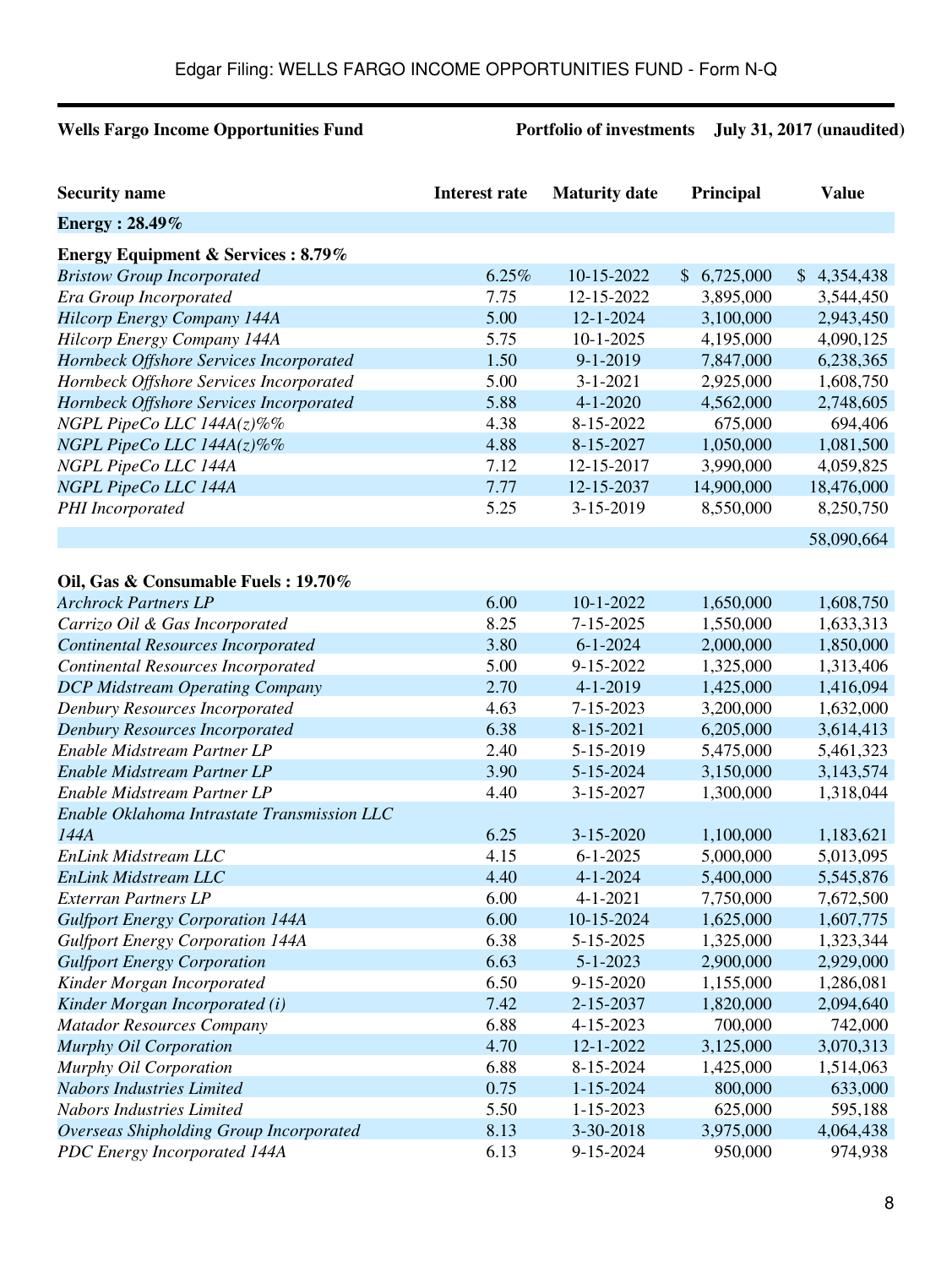| Edgar Filing: WELLS FARGO INCOME OPPORTUNITIES FUND - Form N-Q |
|----------------------------------------------------------------|
|----------------------------------------------------------------|

| Rockies Express Pipeline LLC 144A        | 5.63 | $4 - 15 - 2020$ | 7,320,000  | 7,743,242  |
|------------------------------------------|------|-----------------|------------|------------|
| Rockies Express Pipeline LLC 144A        | 6.88 | 4-15-2040       | 6,175,000  | 6,804,078  |
| Rockies Express Pipeline LLC 144A        | 7.50 | 7-15-2038       | 2,775,000  | 3,156,563  |
| Rose Rock Midstream LP                   | 5.63 | 7-15-2022       | 2,450,000  | 2,431,625  |
| Rose Rock Midstream LP                   | 5.63 | 11-15-2023      | 1,375,000  | 1,350,509  |
| Sabine Oil & Gas Corporation $(a)(i)(s)$ | 7.25 | 6-15-2019       | 850,000    | 0          |
| Sabine Oil & Gas Corporation $(a)(i)(s)$ | 7.50 | $9 - 15 - 2020$ | 5,733,000  | $\Omega$   |
| Sabine Pass Liquefaction LLC             | 5.63 | $2 - 1 - 2021$  | 2,275,000  | 2,485,772  |
| Sabine Pass Liquefaction LLC             | 5.63 | 4-15-2023       | 2,820,000  | 3,139,960  |
| Sabine Pass Liquefaction LLC             | 5.63 | $3 - 1 - 2025$  | 740,000    | 823,221    |
| Sabine Pass Liquefaction LLC             | 5.75 | 5-15-2024       | 2,300,000  | 2,585,835  |
| Sabine Pass Liquefaction LLC             | 5.88 | 6-30-2026       | 4,500,000  | 5,066,213  |
| Sabine Pass Liquefaction LLC             | 6.25 | $3 - 15 - 2022$ | 3,415,000  | 3,876,005  |
| SemGroup Corporation 144A                | 6.38 | $3 - 15 - 2025$ | 5,625,000  | 5,568,750  |
| Southern Star Central Corporation 144A   | 5.13 | $7 - 15 - 2022$ | 1,508,000  | 1,541,930  |
| Southwestern Energy Company              | 4.10 | 3-15-2022       | 815,000    | 759,988    |
| Southwestern Energy Company              | 6.70 | 1-23-2025       | 1,425,000  | 1,403,183  |
| Summit Midstream Holdings LLC            | 5.75 | 4-15-2025       | 400,000    | 405,000    |
| Tallgrass Energy Partners LP 144A        | 5.50 | $9 - 15 - 2024$ | 12,225,000 | 12,515,344 |
| Tesoro Logistics LP                      | 5.25 | $1 - 15 - 2025$ | 1,150,000  | 1,230,500  |
| Tesoro Logistics LP                      | 6.13 | 10-15-2021      | 350,000    | 362,688    |
| Tesoro Logistics LP                      | 6.38 | $5 - 1 - 2024$  | 725,000    | 792,063    |
| <b>Ultra Resources Incorporated 144A</b> | 6.88 | 4-15-2022       | 1,200,000  | 1,236,000  |
| <b>Ultra Resources Incorporated 144A</b> | 7.13 | 4-15-2025       | 925,000    | 943,269    |
|                                          |      |                 |            |            |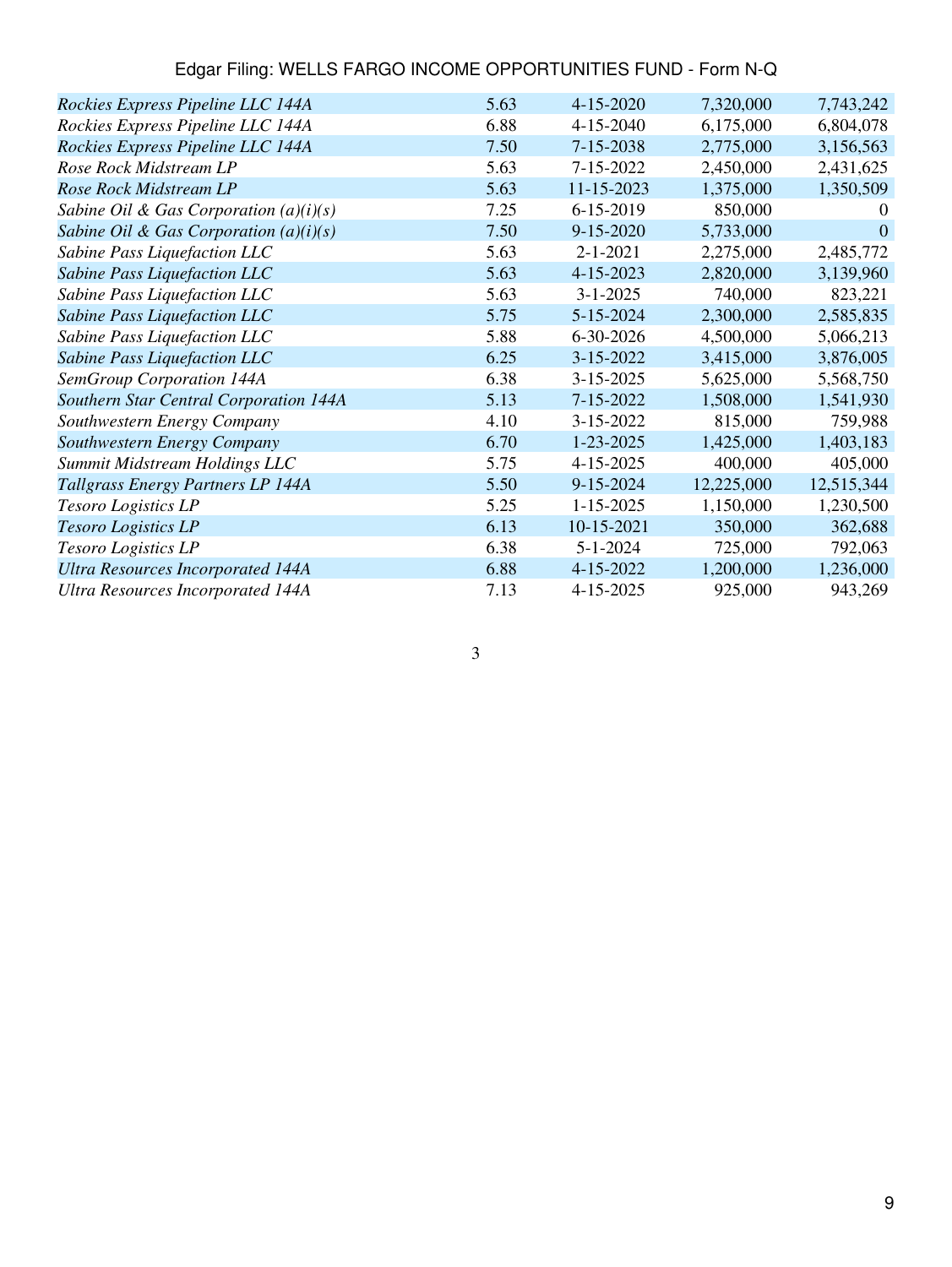# **Portfolio of investments July 31, 2017 (unaudited) Wells Fargo Income Opportunities Fund**

| <b>Security name</b>                     | <b>Interest rate</b> | <b>Maturity</b> date | Principal     | <b>Value</b>             |
|------------------------------------------|----------------------|----------------------|---------------|--------------------------|
| Oil, Gas & Consumable Fuels (continued)  |                      |                      |               |                          |
| <b>Western Gas Partners LP</b>           | 4.00%                | $7 - 1 - 2022$       | \$<br>300,000 | $\mathcal{S}$<br>309,480 |
| <b>Western Gas Partners LP</b>           | 5.38                 | $6 - 1 - 2021$       | 375,000       | 403,846                  |
|                                          |                      |                      |               | 130, 175, 853            |
|                                          |                      |                      |               |                          |
| Financials: 10.30%                       |                      |                      |               |                          |
| <b>Banks: 0.12%</b>                      |                      |                      |               |                          |
| <b>CIT Group Incorporated 144A</b>       | 5.50                 | 2-15-2019            | 744,000       | 780,679                  |
|                                          |                      |                      |               |                          |
| <b>Consumer Finance: 4.70%</b>           |                      |                      |               |                          |
| <b>Ally Financial Incorporated</b>       | 7.50                 | 9-15-2020            | 300,000       | 339,750                  |
| Ally Financial Incorporated              | 8.00                 | 12-31-2018           | 1,300,000     | 1,399,125                |
| <b>Ally Financial Incorporated</b>       | 8.00                 | $3 - 15 - 2020$      | 3,016,000     | 3,423,160                |
| FirstCash Incorporated 144A              | 5.38                 | $6 - 1 - 2024$       | 1,575,000     | 1,657,688                |
| <b>Navient Corporation</b>               | 8.00                 | 3-25-2020            | 2,725,000     | 3,013,850                |
| <b>Navient Corporation</b>               | 8.45                 | $6 - 15 - 2018$      | 3,110,000     | 3,266,122                |
| <b>OneMain Financial Group LLC 144A</b>  | 7.25                 | 12-15-2021           | 6,900,000     | 7,262,250                |
| <b>Springleaf Finance Corporation</b>    | 6.00                 | $6 - 1 - 2020$       | 1,375,000     | 1,450,625                |
| <b>Springleaf Finance Corporation</b>    | 6.50                 | 9-15-2017            | 550,000       | 552,063                  |
| <b>Springleaf Finance Corporation</b>    | 6.90                 | 12-15-2017           | 6,950,000     | 7,062,938                |
| <b>Springleaf Finance Corporation</b>    | 8.25                 | 12-15-2020           | 75,000        | 84,188                   |
| <b>Springleaf Finance Corporation</b>    | 8.25                 | $10-1-2023$          | 1,342,000     | 1,509,750                |
|                                          |                      |                      |               | 31,021,509               |
|                                          |                      |                      |               |                          |
| Diversified Financial Services: 3.81%    |                      |                      |               |                          |
| Infinity Acquisition LLC (i)144A         | 7.25                 | $8 - 1 - 2022$       | 1,590,000     | 1,510,500                |
| Jefferies Finance LLC $144A(z)\%$ %      | 7.25                 | 8-15-2024            | 425,000       | 426,063                  |
| <b>LPL Holdings Incorporated 144A</b>    | 5.75                 | 9-15-2025            | 16,500,000    | 17,283,750               |
| <b>NewStar Financial Incorporated</b>    | 7.25                 | $5 - 1 - 2020$       | 4,075,000     | 4,176,875                |
| Tempo Acquisition LLC 144A               | 6.75                 | $6 - 1 - 2025$       | 1,700,000     | 1,763,750                |
|                                          |                      |                      |               | 25,160,938               |
| Insurance: 1.67%                         |                      |                      |               |                          |
| Hub Holdings LLC (PIK at 8.88%) 144A¥    | 8.13                 | 7-15-2019            | 3,405,000     | 3,405,000                |
| <b>HUB</b> International Limited 144A    | 7.88                 | $10 - 1 - 2021$      | 6,900,000     | 7,219,125                |
| <b>USIS Merger Sub Incorporated 144A</b> | 6.88                 | $5 - 1 - 2025$       | 425,000       | 439,875                  |
|                                          |                      |                      |               | 11,064,000               |
|                                          |                      |                      |               |                          |
| Health Care: 10.39%                      |                      |                      |               |                          |
| Health Care Equipment & Supplies : 2.08% |                      |                      |               |                          |
| Hill-Rom Holdings Incorporated 144A      | 5.00                 | 2-15-2025            | 925,000       | 950,438                  |
| Hill-Rom Holdings Incorporated 144A      | 5.75                 | $9 - 1 - 2023$       | 325,000       | 342,875                  |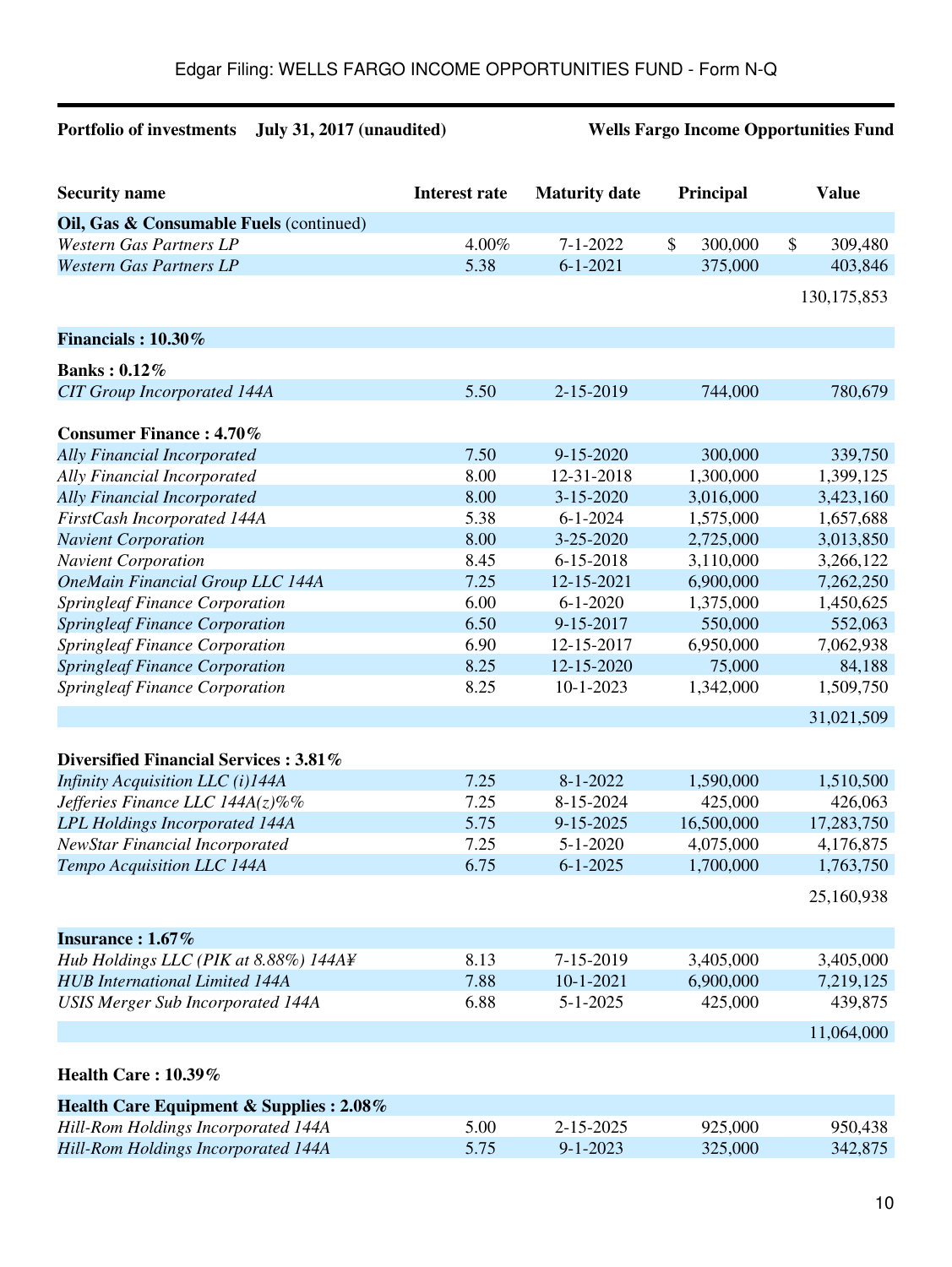| Edgar Filing: WELLS FARGO INCOME OPPORTUNITIES FUND - Form N-Q |      |                 |           |            |
|----------------------------------------------------------------|------|-----------------|-----------|------------|
| Hologic Incorporated 144A                                      | 5.25 | 7-15-2022       | 1,500,000 | 1,584,375  |
| <b>Kinetics Concepts Incorporated 144A</b>                     | 7.88 | 2-15-2021       | 4,000,000 | 4,230,000  |
| <b>Surgery Center Holdings Incorporated 144A</b>               | 6.75 | $7 - 1 - 2025$  | 2,125,000 | 2,183,438  |
| <b>Surgery Center Holdings Incorporated 144A</b>               | 8.88 | 4-15-2021       | 4,075,000 | 4,421,375  |
|                                                                |      |                 |           | 13,712,501 |
| <b>Health Care Providers &amp; Services: 7.23%</b>             |      |                 |           |            |
| Acadia Healthcare Company Incorporated                         | 6.50 | $3 - 1 - 2024$  | 310,000   | 333,250    |
| <b>Community Health Systems Incorporated</b>                   | 6.25 | $3 - 31 - 2023$ | 1,175,000 | 1,202,906  |
| DaVita HealthCare Partners Incorporated                        | 5.00 | $5 - 1 - 2025$  | 2,215,000 | 2,247,782  |
| DaVita HealthCare Partners Incorporated                        | 5.75 | 8-15-2022       | 2,925,000 | 3,020,063  |
| Fresenius Medical Care Holdings Incorporated                   |      |                 |           |            |
| 144A                                                           | 5.63 | 7-31-2019       | 1,000,000 | 1,062,500  |
| <b>HCA</b> Incorporated                                        | 5.88 | 3-15-2022       | 750,000   | 829,500    |
| <b>HCA</b> Incorporated                                        | 6.50 | $2 - 15 - 2020$ | 6,525,000 | 7,128,563  |
| <b>HealthSouth Corporation</b>                                 | 5.75 | 9-15-2025       | 1,725,000 | 1,776,750  |
| Mednax Incorporated 144A                                       | 5.25 | 12-1-2023       | 1,000,000 | 1,030,000  |
| <b>MPH</b> Acquisition Holdings LLC 144A                       | 7.13 | $6 - 1 - 2024$  | 3,675,000 | 3,978,188  |
| <b>MPT Operating Partnership LP</b>                            | 5.25 | $8 - 1 - 2026$  | 2,050,000 | 2,142,250  |
| <b>MPT Operating Partnership LP</b>                            | 6.38 | 2-15-2022       | 2,025,000 | 2,090,813  |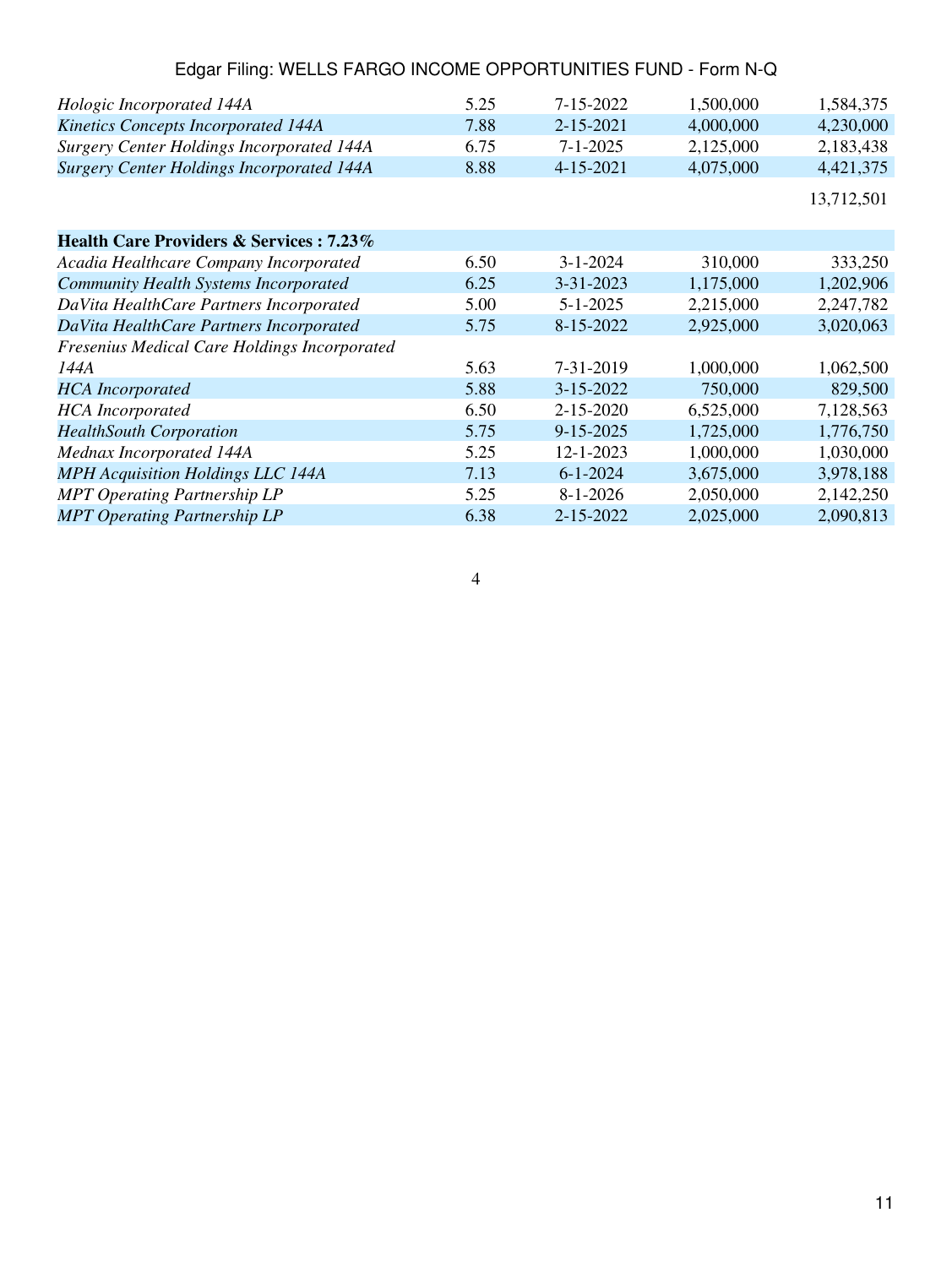# **Wells Fargo Income Opportunities Fund Portfolio of investments July 31, 2017 (unaudited)**

| <b>Security name</b>                                    | <b>Interest rate</b> | <b>Maturity date</b> | Principal     | <b>Value</b>  |
|---------------------------------------------------------|----------------------|----------------------|---------------|---------------|
| <b>Health Care Providers &amp; Services (continued)</b> |                      |                      |               |               |
| <b>MPT Operating Partnership LP</b>                     | 6.38%                | $3 - 1 - 2024$       | \$<br>170,000 | \$<br>185,300 |
| <b>Select Medical Corporation</b>                       | 6.38                 | $6 - 1 - 2021$       | 6,730,000     | 6,931,900     |
| Tenet Healthcare Corporation 144A                       | 4.63                 | 7-15-2024            | 2,264,000     | 2,252,680     |
| <b>Tenet Healthcare Corporation</b>                     | 6.00                 | $10-1-2020$          | 3,325,000     | 3,561,906     |
| Vizient Incorporated 144A                               | 10.38                | $3 - 1 - 2024$       | 6,885,000     | 7,960,781     |
|                                                         |                      |                      |               | 47,735,132    |
| <b>Health Care Technology: 0.74%</b>                    |                      |                      |               |               |
| Change Healthcare Holdings Incorporated 144A            | 5.75                 | $3 - 1 - 2025$       | 4,379,000     | 4,526,791     |
| QuintilesIMS Holdings Incorporated 144A                 | 5.00                 | 10-15-2026           | 375,000       | 392,813       |
|                                                         |                      |                      |               | 4,919,604     |
| Pharmaceuticals: 0.34%                                  |                      |                      |               |               |
| Endo Finance LLC 144A                                   | 5.38                 | $1 - 15 - 2023$      | 1,275,000     | 1,090,125     |
| Endo Finance LLC 144A                                   | 5.75                 | 1-15-2022            | 1,180,000     | 1,089,730     |
| <b>Valeant Pharmaceuticals International</b>            |                      |                      |               |               |
| <b>Incorporated 144A</b>                                | 7.25                 | 7-15-2022            | 100,000       | 94,250        |
|                                                         |                      |                      |               | 2,274,105     |
|                                                         |                      |                      |               |               |
| Industrials: 5.30%                                      |                      |                      |               |               |
| <b>Airlines: 0.38%</b>                                  |                      |                      |               |               |
| <b>Aviation Capital Group Corporation 144A</b>          | 6.75                 | $4 - 6 - 2021$       | 2,190,000     | 2,487,476     |
| Commercial Services & Supplies : 4.21%                  |                      |                      |               |               |
| <b>Acco Brands Corporation 144A</b>                     | 5.25                 | 12-15-2024           | 725,000       | 754,000       |
| <b>Advanced Disposal Services Incorporated</b>          |                      |                      |               |               |
| 144A(i)                                                 | 5.63                 | 11-15-2024           | 5,675,000     | 5,887,813     |
| <b>Aramark Services Incorporated</b>                    | 5.13                 | $1 - 15 - 2024$      | 1,245,000     | 1,322,302     |
| Covanta Holding Corporation                             | 5.88                 | $3 - 1 - 2024$       | 5,393,000     | 5,258,175     |
| Covanta Holding Corporation                             | 5.88                 | $7 - 1 - 2025$       | 1,500,000     | 1,458,750     |
| Covanta Holding Corporation                             | 6.38                 | 10-1-2022            | 3,205,000     | 3,285,125     |
| DAE Funding LLC $144A(z)\%$ %                           | 4.50                 | $8 - 1 - 2022$       | 775,000       | 788,563       |
| DAE Funding LLC 144A(z)%%                               | 5.00                 | $8 - 1 - 2024$       | 775,000       | 791,469       |
| <b>KAR Auction Services Incorporated 144A</b>           | 5.13                 | $6 - 1 - 2025$       | 6,450,000     | 6,724,125     |
| The ServiceMaster Company LLC 144A                      | 5.13                 | 11-15-2024           | 1,525,000     | 1,566,938     |
|                                                         |                      |                      |               | 27,837,260    |
| <b>Professional Services : 0.07%</b>                    |                      |                      |               |               |
| <b>Ascent Capital Group Incorporated</b>                | 4.00                 | 7-15-2020            | 600,000       | 480,000       |
|                                                         |                      |                      |               |               |
| Trading Companies & Distributors: 0.64%                 |                      |                      |               |               |
| <b>Ashtead Capital Incorporated 144A</b>                | 6.50                 | 7-15-2022            | 3,025,000     | 3,138,438     |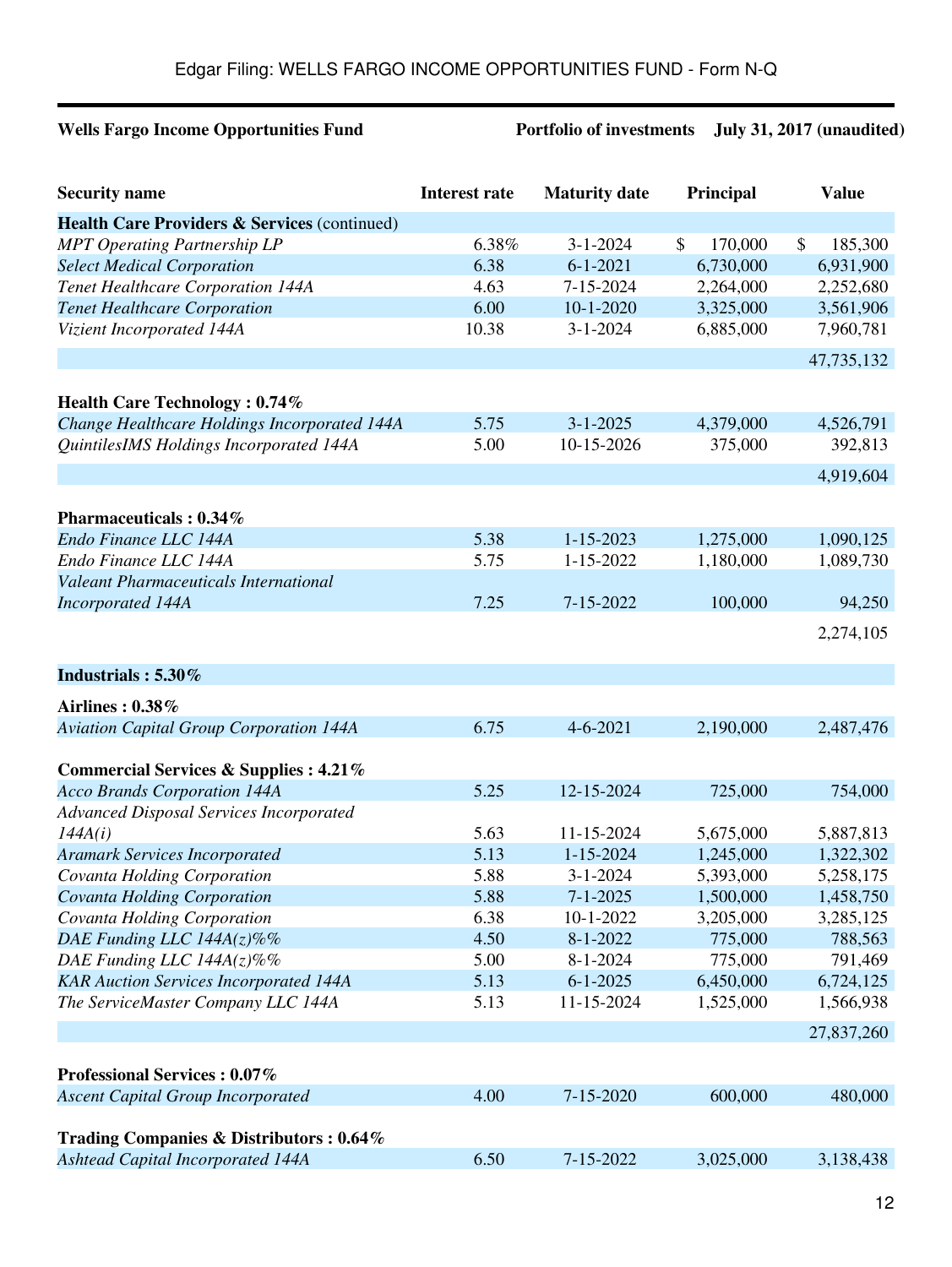| Edgar Filing: WELLS FARGO INCOME OPPORTUNITIES FUND - Form N-Q |      |                 |            |            |
|----------------------------------------------------------------|------|-----------------|------------|------------|
| <b>International Lease Finance Corporation 144A</b>            | 7.13 | $9 - 1 - 2018$  | 1,015,000  | 1,071,607  |
|                                                                |      |                 |            | 4,210,045  |
| <b>Information Technology: 11.83%</b>                          |      |                 |            |            |
| <b>Communications Equipment: 0.38%</b>                         |      |                 |            |            |
| CommScope Technologies Finance LLC 144A                        | 5.00 | $3 - 15 - 2027$ | 325,000    | 325,813    |
| CommScope Technologies Finance LLC 144A                        | 6.00 | $6 - 15 - 2025$ | 2,050,000  | 2,203,750  |
|                                                                |      |                 |            | 2,529,563  |
| Electronic Equipment, Instruments &                            |      |                 |            |            |
| Components: 2.69%                                              |      |                 |            |            |
| Jabil Circuit Incorporated                                     | 8.25 | $3-15-2018$     | 13,532,000 | 14,056,365 |
| <b>Zebra Technologies Corporation</b>                          | 7.25 | 10-15-2022      | 3,485,000  | 3,709,347  |
|                                                                |      |                 |            | 17,765,712 |
| Internet Software & Services : 1.14%                           |      |                 |            |            |
| Infor Software Parent LLC                                      | 6.50 | 5-15-2022       | 875,000    | 911,094    |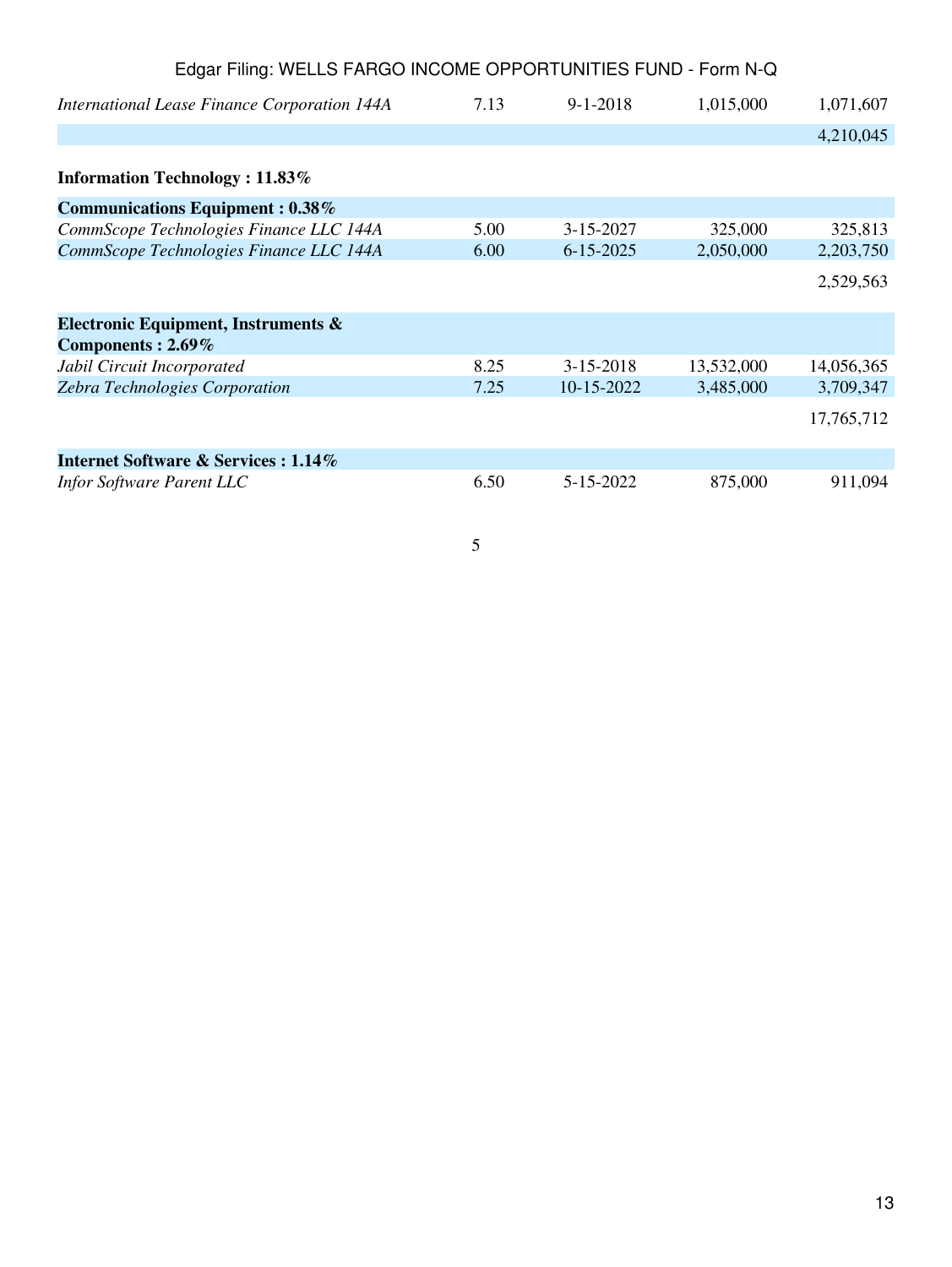# **Portfolio of investments July 31, 2017 (unaudited) Wells Fargo Income Opportunities Fund**

| <b>Security name</b>                                               | <b>Interest rate</b> | <b>Maturity date</b> | Principal   | <b>Value</b>    |
|--------------------------------------------------------------------|----------------------|----------------------|-------------|-----------------|
| <b>Internet Software &amp; Services (continued)</b>                |                      |                      |             |                 |
| Infor Software Parent LLC (PIK at 7.88%) 144A¥                     | 7.13%                | $5 - 1 - 2021$       | \$1,260,000 | 1,304,100<br>\$ |
| Zayo Group LLC 144A                                                | 5.75                 | $1 - 15 - 2027$      | 1,950,000   | 2,067,000       |
| Zayo Group LLC                                                     | 6.00                 | $4 - 1 - 2023$       | 620,000     | 653,325         |
| Zayo Group LLC                                                     | 6.38                 | 5-15-2025            | 2,375,000   | 2,573,906       |
|                                                                    |                      |                      |             | 7,509,425       |
| IT Services : $2.41\%$                                             |                      |                      |             |                 |
| <b>Cardtronics Incorporated</b>                                    | 5.13                 | $8 - 1 - 2022$       | 2,925,000   | 2,983,500       |
| <b>Cardtronics Incorporated 144A</b>                               | 5.50                 | $5 - 1 - 2025$       | 2,075,000   | 2,137,250       |
| <b>First Data Corporation 144A</b>                                 | 5.00                 | 1-15-2024            | 2,100,000   | 2,184,000       |
| <b>First Data Corporation 144A</b>                                 | 5.38                 | 8-15-2023            | 525,000     | 549,281         |
| <b>First Data Corporation 144A</b>                                 | 5.75                 | 1-15-2024            | 2,070,000   | 2,186,438       |
| <b>First Data Corporation 144A</b>                                 | 7.00                 | 12-1-2023            | 1,675,000   | 1,806,906       |
| Gartner Incorporated 144A                                          | 5.13                 | $4 - 1 - 2025$       | 3,850,000   | 4,071,375       |
|                                                                    |                      |                      |             | 15,918,750      |
|                                                                    |                      |                      |             |                 |
| <b>Semiconductors &amp; Semiconductor Equipment:</b><br>$0.67\%$   |                      |                      |             |                 |
| Micron Technology Incorporated 144A                                | 5.25                 | $8 - 1 - 2023$       | 600,000     | 626,063         |
| Micron Technology Incorporated 144A                                | 5.25                 | 1-15-2024            | 1,325,000   | 1,380,899       |
| Micron Technology Incorporated                                     | 5.50                 | $2 - 1 - 2025$       | 659,000     | 699,159         |
| Micron Technology Incorporated                                     | 5.88                 | 2-15-2022            | 1,685,000   | 1,752,400       |
|                                                                    |                      |                      |             | 4,458,521       |
|                                                                    |                      |                      |             |                 |
| Software: $0.52\%$                                                 |                      |                      |             |                 |
| <b>CDK</b> Global Incorporated 144A                                | 4.88                 | $6 - 1 - 2027$       | 425,000     | 436,688         |
| <b>CDK</b> Global Incorporated                                     | 5.00                 | 10-15-2024           | 1,050,000   | 1,113,000       |
| SS&C Technologies Incorporated                                     | 5.88                 | 7-15-2023            | 1,430,000   | 1,519,375       |
| Symantec Corporation 144A                                          | 5.00                 | 4-15-2025            | 325,000     | 340,438         |
|                                                                    |                      |                      |             | 3,409,501       |
|                                                                    |                      |                      |             |                 |
| <b>Technology Hardware, Storage &amp; Peripherals:</b><br>$4.02\%$ |                      |                      |             |                 |
| Diamond 1 Finance Corporation 144A                                 | 4.42                 | $6 - 15 - 2021$      | 250,000     | 264,165         |
| Diamond 1 Finance Corporation 144A                                 | 5.88                 | $6 - 15 - 2021$      | 5,125,000   | 5,374,844       |
| Diamond 1 Finance Corporation 144A                                 | 7.13                 | $6 - 15 - 2024$      | 8,825,000   | 9,821,060       |
| <b>NCR</b> Corporation                                             | 5.88                 | 12-15-2021           | 380,000     | 396,150         |
| <b>NCR</b> Corporation                                             | 6.38                 | 12-15-2023           | 10,038,000  | 10,715,565      |
|                                                                    |                      |                      |             | 26,571,784      |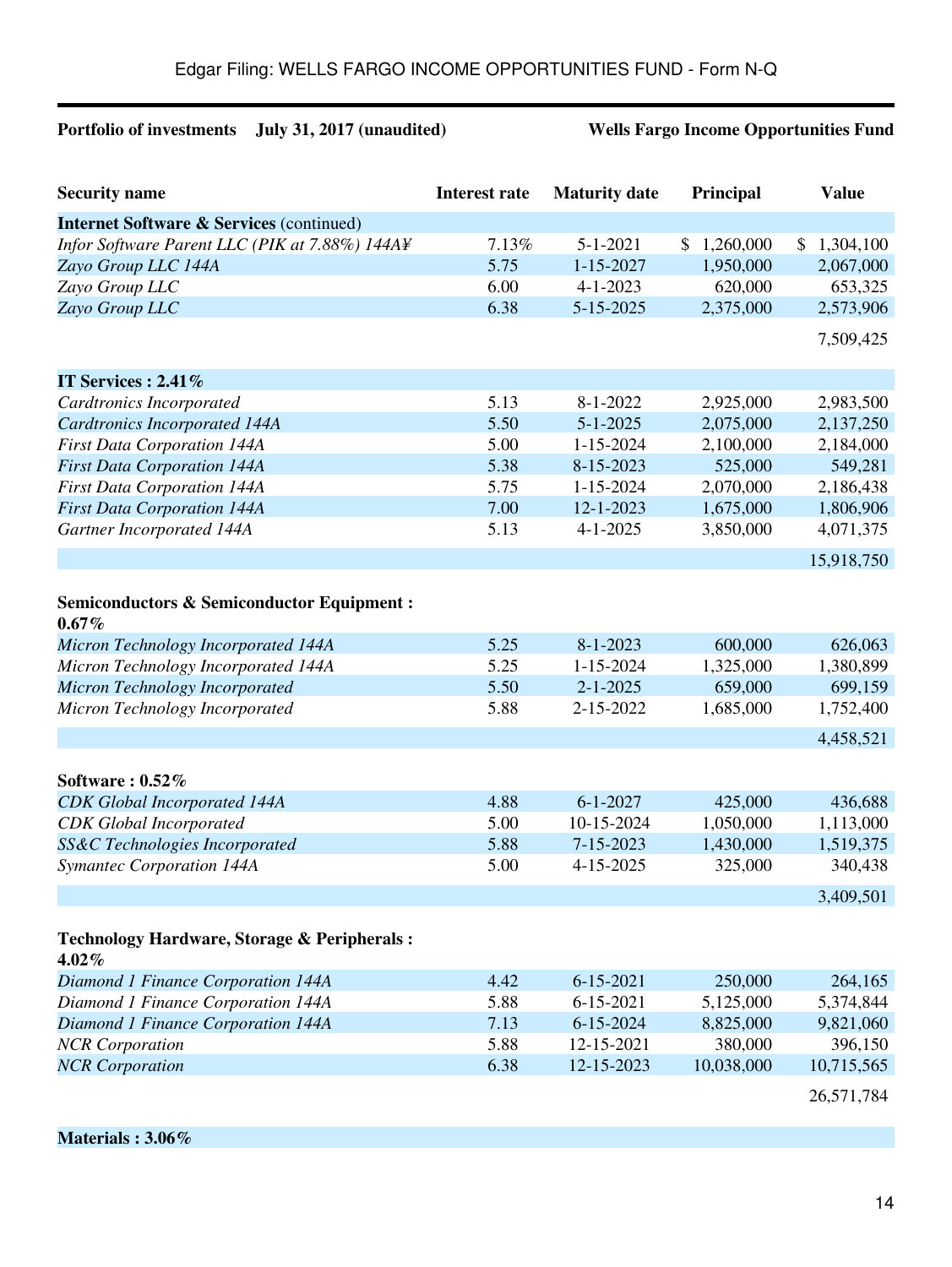| Chemicals: $0.18\%$                         |      |                 |           |           |
|---------------------------------------------|------|-----------------|-----------|-----------|
| Celanese U.S. Holdings LLC                  | 5.88 | $6 - 15 - 2021$ | 440,000   | 493,097   |
| Valvoline Incorporated 144A                 | 5.50 | 7-15-2024       | 625,000   | 662,500   |
|                                             |      |                 |           | 1,155,597 |
| Containers & Packaging: 2.88%               |      |                 |           |           |
| <b>Ball Corporation</b>                     | 5.25 | $7 - 1 - 2025$  | 305,000   | 335,500   |
| <b>Berry Plastics Corporation</b>           | 5.13 | $7 - 15 - 2023$ | 700,000   | 729,750   |
| <b>Berry Plastics Corporation</b>           | 6.00 | 10-15-2022      | 350,000   | 371,875   |
| Crown Cork & Seal Company Incorporated      | 7.38 | 12-15-2026      | 2,910,000 | 3,411,975 |
| Crown Cork & Seal Company Incorporated (i)  | 7.50 | 12-15-2096      | 1,225,000 | 1,228,063 |
| Owens-Brockway Glass Container Incorporated |      |                 |           |           |
| 144A                                        | 5.88 | 8-15-2023       | 1,300,000 | 1,440,563 |
| Owens-Illinois Incorporated 144A            | 5.38 | $1 - 15 - 2025$ | 925,000   | 993,219   |
| Owens-Illinois Incorporated 144A            | 6.38 | 8-15-2025       | 6,210,000 | 7,001,775 |
| Sealed Air Corporation 144A                 | 5.13 | 12-1-2024       | 2,350,000 | 2,511,563 |
| Silgan Holdings Incorporated                | 5.00 | $4 - 1 - 2020$  | 784,000   | 793,800   |
| <b>Silgan Holdings Incorporated</b>         | 5.50 | $2 - 1 - 2022$  | 225,000   | 230,625   |
|                                             |      |                 |           |           |

19,048,708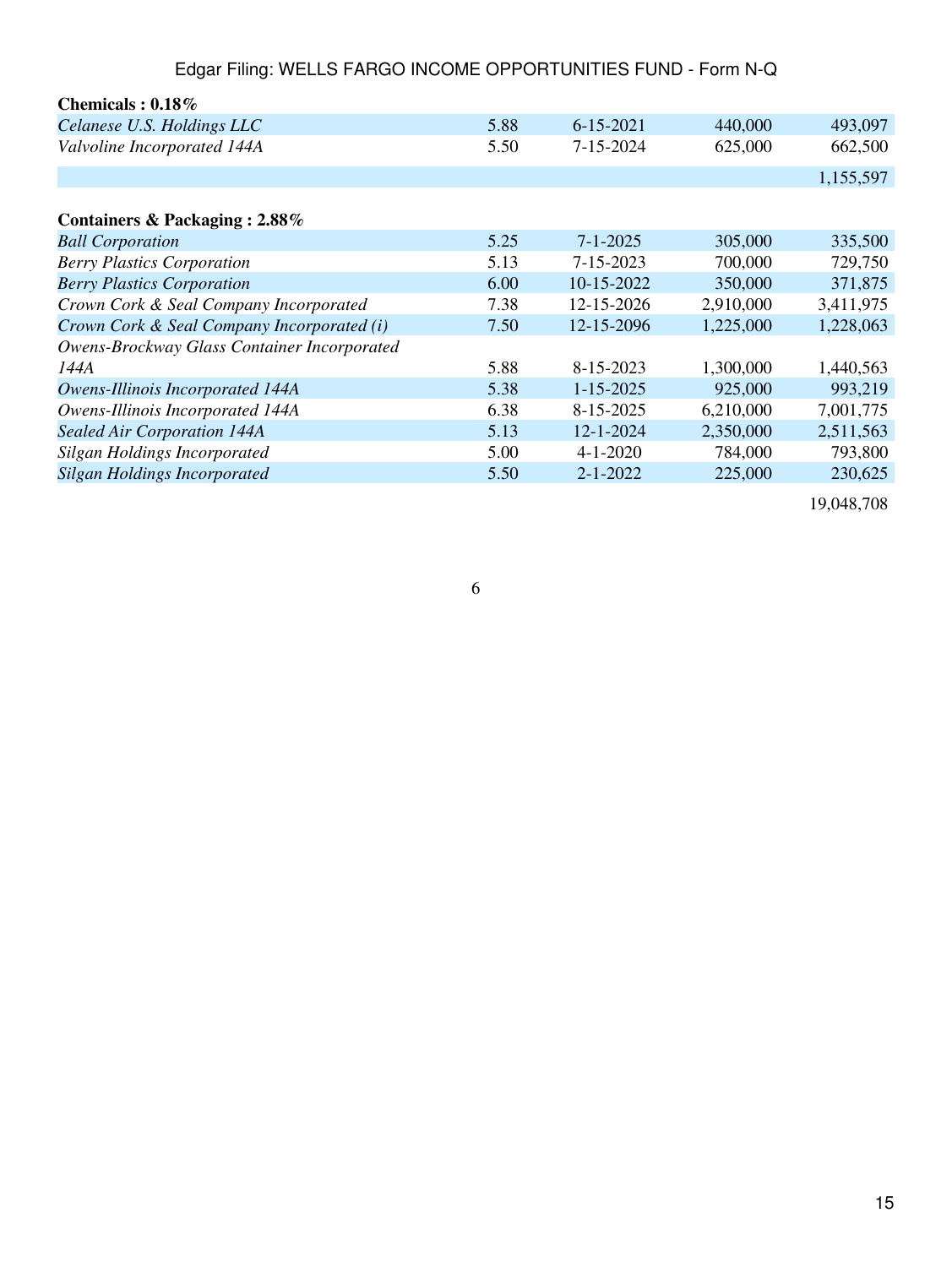## **Wells Fargo Income Opportunities Fund Portfolio of investments July 31, 2017 (unaudited)**

| <b>Security name</b>                     | Interest rate | <b>Maturity date</b> | Principal   | <b>Value</b>   |
|------------------------------------------|---------------|----------------------|-------------|----------------|
| Metals & Mining: $0.00\%$                |               |                      |             |                |
| Indalex Holdings Corporation $(a)(i)(s)$ | 11.50%        | $2 - 1 - 2020$       | \$5,985,000 | \$<br>$\theta$ |
| Real Estate: 8.77%                       |               |                      |             |                |
| Equity REITs: 8.77%                      |               |                      |             |                |
| CoreCivic Incorporated                   | 5.00          | 10-15-2022           | 2,175,000   | 2,267,438      |
| Crown Castle International Corporation   | 4.88          | 4-15-2022            | 760,000     | 831,413        |
| Crown Castle International Corporation   | 5.25          | $1 - 15 - 2023$      | 4,385,000   | 4,898,010      |
| DuPont Fabros Technology Incorporated LP | 5.63          | $6 - 15 - 2023$      | 4,875,000   | 5,205,574      |
| DuPont Fabros Technology Incorporated LP | 5.88          | 9-15-2021            | 7,670,000   | 7,948,996      |
| Equinix Incorporated                     | 5.38          | 5-15-2027            | 675,000     | 729,844        |
| Equinix Incorporated                     | 5.75          | $1 - 1 - 2025$       | 1,075,000   | 1,155,625      |
| Equinix Incorporated                     | 5.88          | $1 - 15 - 2026$      | 2,350,000   | 2,573,250      |
| <b>ESH Hospitality Incorporated 144A</b> | 5.25          | $5 - 1 - 2025$       | 7,500,000   | 7,837,500      |
| Iron Mountain Incorporated 144A          | 4.38          | $6 - 1 - 2021$       | 2,500,000   | 2,593,750      |
| Iron Mountain Incorporated 144A          | 5.38          | $6 - 1 - 2026$       | 2,175,000   | 2,310,938      |
| Iron Mountain Incorporated 144A          | 6.00          | $10 - 1 - 2020$      | 600,000     | 621,000        |
| <b>Iron Mountain Incorporated</b>        | 6.00          | 8-15-2023            | 5,185,000   | 5,483,138      |
| Sabra Health Care Incorporated           | 5.38          | $6 - 1 - 2023$       | 2,100,000   | 2,173,500      |
| Sabra Health Care Incorporated           | 5.50          | $2 - 1 - 2021$       | 2,285,000   | 2,372,413      |
| <b>SBA Communications Corporation</b>    | 4.88          | 7-15-2022            | 1,485,000   | 1,541,994      |
| The Geo Group Incorporated               | 5.13          | $4 - 1 - 2023$       | 1,305,000   | 1,318,050      |
| The Geo Group Incorporated               | 5.88          | $1 - 15 - 2022$      | 2,595,000   | 2,695,556      |
| The Geo Group Incorporated               | 5.88          | 10-15-2024           | 2,200,000   | 2,285,250      |
| The Geo Group Incorporated               | 6.00          | 4-15-2026            | 1,085,000   | 1,129,637      |
|                                          |               |                      |             | 57,972,876     |

### **Telecommunication Services : 5.84%**

| <b>Diversified Telecommunication Services:</b> |      |                 |           |            |
|------------------------------------------------|------|-----------------|-----------|------------|
| $2.44\%$                                       |      |                 |           |            |
| <b>Frontier Communications Corporation</b>     | 8.13 | $10 - 1 - 2018$ | 1,980,000 | 2,066,625  |
| <b>GCI</b> Incorporated                        | 6.75 | $6 - 1 - 2021$  | 2,625,000 | 2,707,031  |
| Level 3 Financing Incorporated                 | 5.13 | $5 - 1 - 2023$  | 1,595,000 | 1,658,800  |
| Level 3 Financing Incorporated                 | 5.25 | $3 - 15 - 2026$ | 1,050,000 | 1,115,625  |
| Level 3 Financing Incorporated                 | 5.38 | 8-15-2022       | 2,545,000 | 2,614,988  |
| Level 3 Financing Incorporated                 | 5.38 | $1 - 15 - 2024$ | 1,125,000 | 1,184,063  |
| Level 3 Financing Incorporated                 | 5.38 | $5 - 1 - 2025$  | 1,595,000 | 1,694,688  |
| Level 3 Financing Incorporated                 | 5.63 | $2 - 1 - 2023$  | 1,275,000 | 1,329,188  |
| Level 3 Financing Incorporated                 | 6.13 | $1 - 15 - 2021$ | 1,690,000 | 1,736,475  |
|                                                |      |                 |           | 16,107,483 |
|                                                |      |                 |           |            |
| Wireless Telecommunication Services: 3.40%     |      |                 |           |            |
| <b>SBA Communications Corporation</b>          | 4.88 | $9 - 1 - 2024$  | 1,025,000 | 1,064,719  |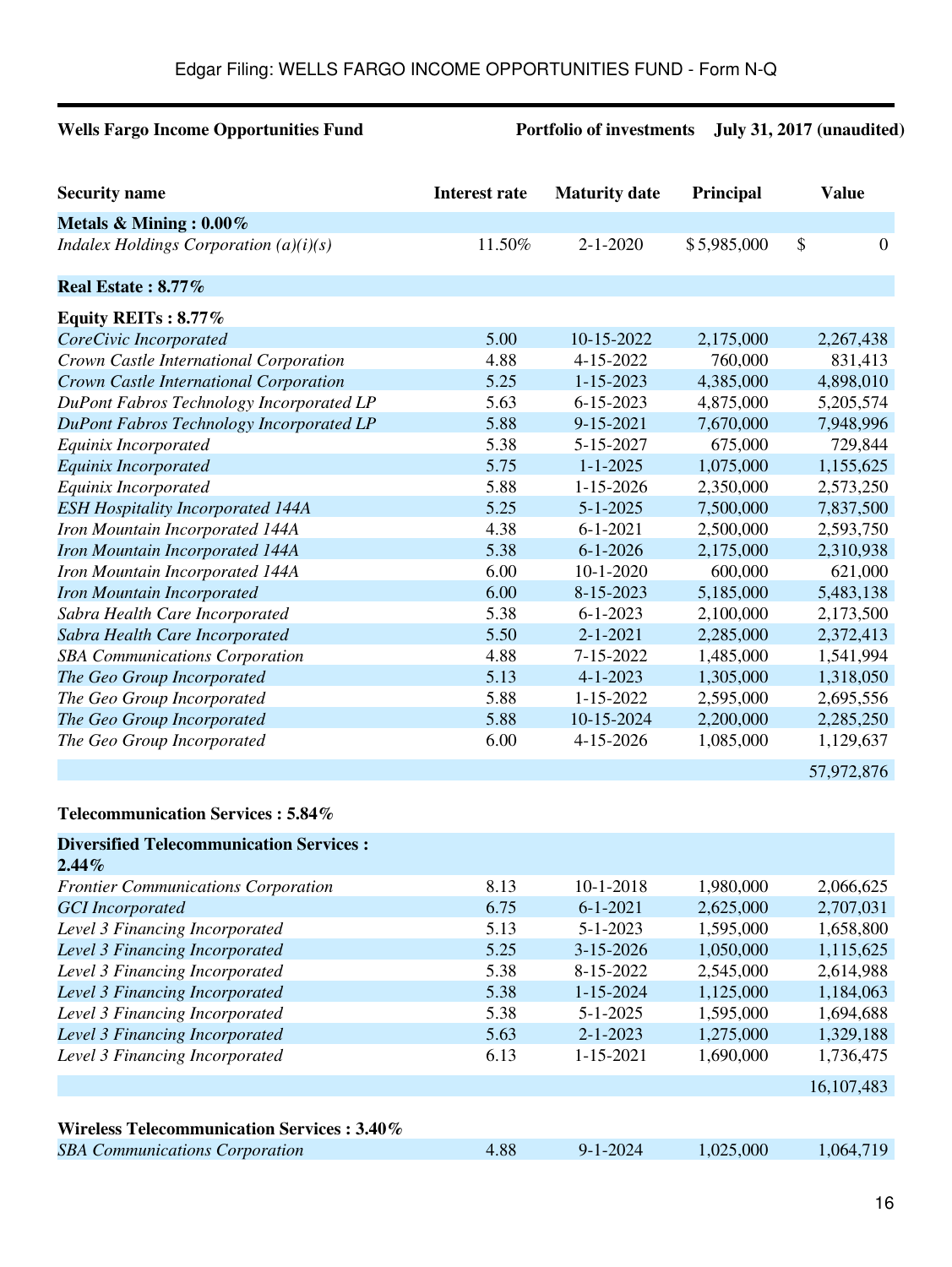| <b>Sprint Capital Corporation</b>         | 6.88 | 11-15-2028      | 8,600,000 | 9,374,000  |
|-------------------------------------------|------|-----------------|-----------|------------|
| <b>Sprint Capital Corporation</b>         | 8.75 | $3 - 15 - 2032$ | 1,830,000 | 2,269,200  |
| <b>Sprint Communications Incorporated</b> | 7.00 | 8-15-2020       | 380,000   | 415,150    |
| T-Mobile USA Incorporated                 | 4.00 | 4-15-2022       | 1,075,000 | 1,120,688  |
| T-Mobile USA Incorporated                 | 5.13 | $4 - 15 - 2025$ | 725,000   | 768,500    |
| T-Mobile USA Incorporated                 | 5.38 | 4-15-2027       | 350,000   | 378,000    |
| T-Mobile USA Incorporated                 | 6.00 | $3 - 1 - 2023$  | 500,000   | 529,215    |
| T-Mobile USA Incorporated                 | 6.00 | $4 - 15 - 2024$ | 275,000   | 295,625    |
| T-Mobile USA Incorporated                 | 6.13 | $1 - 15 - 2022$ | 140,000   | 146,650    |
| T-Mobile USA Incorporated                 | 6.38 | $3 - 1 - 2025$  | 2,800,000 | 3,013,500  |
| T-Mobile USA Incorporated                 | 6.50 | $1 - 15 - 2024$ | 140,000   | 150,805    |
| T-Mobile USA Incorporated                 | 6.63 | $4 - 1 - 2023$  | 1,050,000 | 1,110,375  |
| T-Mobile USA Incorporated                 | 6.84 | 4-28-2023       | 1,765,000 | 1,873,106  |
|                                           |      |                 |           | 22,509,533 |

# **Utilities : 5.29%**

| Gas Utilities : $0.34\%$ |      |           |           |           |
|--------------------------|------|-----------|-----------|-----------|
| AmeriGas Partners LP     | 5.75 | 5-20-2027 | 2,250,000 | 2,272,500 |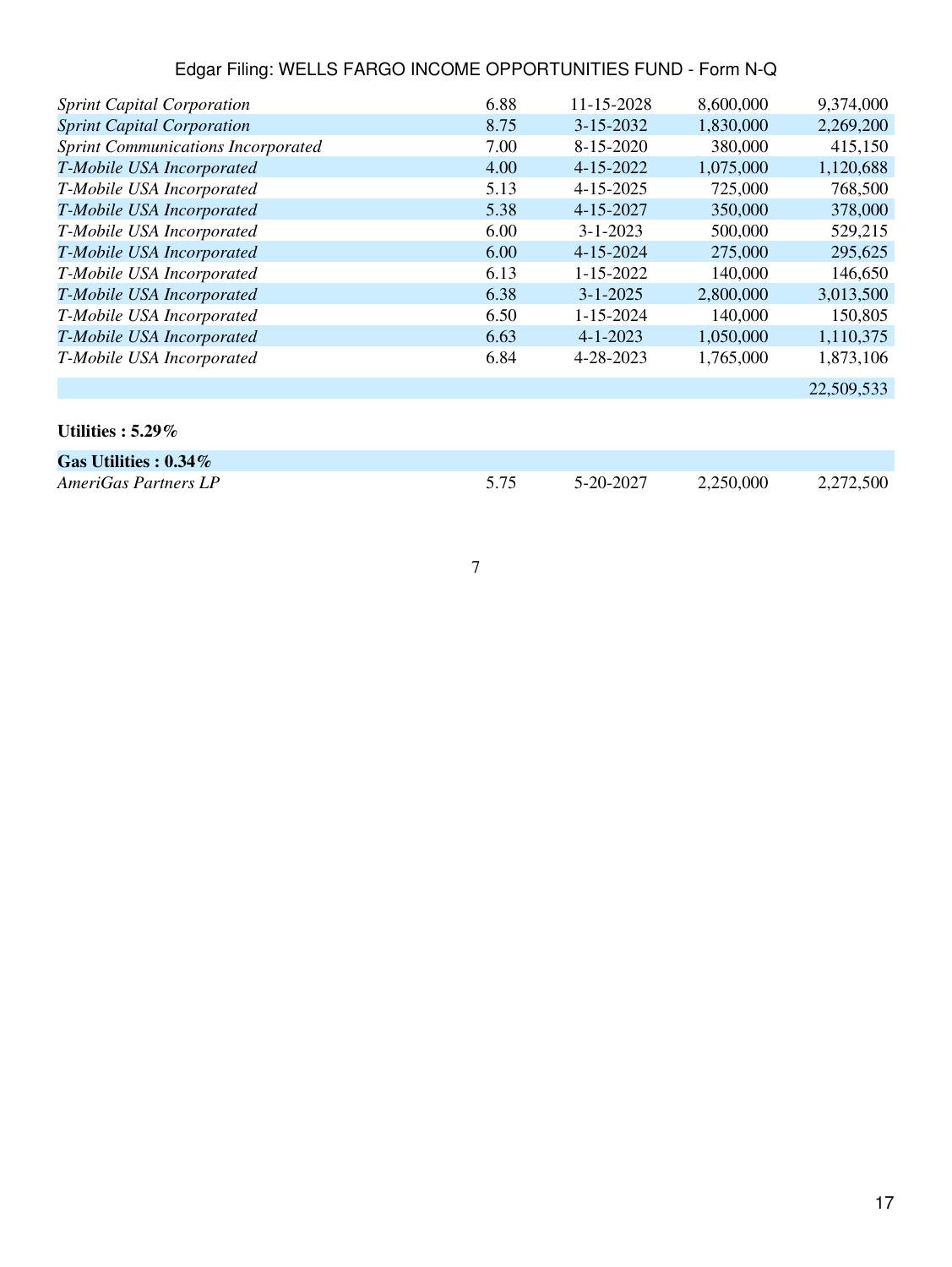# **Portfolio of investments July 31, 2017 (unaudited) Wells Fargo Income Opportunities Fund**

| <b>Security name</b>                                                        | <b>Interest rate</b> | <b>Maturity date</b> | Principal     | <b>Value</b>  |
|-----------------------------------------------------------------------------|----------------------|----------------------|---------------|---------------|
| <b>Independent Power &amp; Renewable Electricity Producers:</b><br>$4.95\%$ |                      |                      |               |               |
| Calpine Corporation 144A                                                    | 6.00%                | 1-15-2022            | 255,000<br>\$ | \$<br>262,969 |
| NSG Holdings LLC 144A                                                       | 7.75                 | 12-15-2025           | 8,141,392     | 8,772,350     |
| Pattern Energy Group Incorporated 144A                                      | 5.88                 | $2 - 1 - 2024$       | 10,418,000    | 10,990,990    |
| TerraForm Power Operating LLC 144A                                          | 6.38                 | $2 - 1 - 2023$       | 9,065,000     | 9,427,600     |
| TerraForm Power Operating LLC 144A                                          | 6.63                 | $6 - 15 - 2025$      | 3,050,000     | 3,248,250     |
|                                                                             |                      |                      |               | 32,702,159    |
| <b>Total Corporate Bonds and Notes (Cost</b><br>\$714,348,609)              |                      |                      |               | 742,622,451   |
| Loans: 5.38%                                                                |                      |                      |               |               |
| <b>Consumer Discretionary: 1.94%</b>                                        |                      |                      |               |               |
| <b>Auto Components: 0.52%</b>                                               |                      |                      |               |               |
| Federal-Mogul Corporation $\pm$                                             | 4.98                 | 4-15-2021            | 3,408,159     | 3,432,289     |
| Hotels, Restaurants & Leisure: 1.42%                                        |                      |                      |               |               |
| CCM Merger Incorporated $\pm$                                               | 3.98                 | 8-8-2021             | 896,311       | 898,776       |
| Montreign Operating Company $\pm$                                           | 9.48                 | 12-7-2022            | 8,425,000     | 8,511,862     |
|                                                                             |                      |                      |               | 9,410,638     |
| Energy : $0.55\%$                                                           |                      |                      |               |               |
| <b>Energy Equipment &amp; Services : 0.12%</b>                              |                      |                      |               |               |
| Hummel Station LLC ±                                                        | 7.23                 | 10-27-2022           | 893,917       | 822,404       |
| Oil, Gas & Consumable Fuels: 0.43%                                          |                      |                      |               |               |
| Chesapeake Energy Corporation $\pm$                                         | 8.69                 | 8-23-2021            | 725,000       | 777,744       |
| Ultra Resources Incorporated $\pm$                                          | 4.22                 | 4-12-2024            | 2,025,000     | 2,032,594     |
|                                                                             |                      |                      |               | 2,810,338     |
| Financials: $0.15\%$                                                        |                      |                      |               |               |
| Diversified Financial Services: 0.15%                                       |                      |                      |               |               |
| American Beacon Advisors Incorporated ±                                     | 10.06                | $3 - 3 - 2023$       | 1,010,000     | 1,010,000     |
| Health Care: 0.04%                                                          |                      |                      |               |               |
| <b>Health Care Providers &amp; Services: 0.04%</b>                          |                      |                      |               |               |
| Press Ganey Holdings Incorporated $\pm$                                     | 8.48                 | 10-21-2024           | 250,000       | 255,313       |
| Industrials: 0.42%                                                          |                      |                      |               |               |
| <b>Commercial Services &amp; Supplies : 0.42%</b>                           |                      |                      |               |               |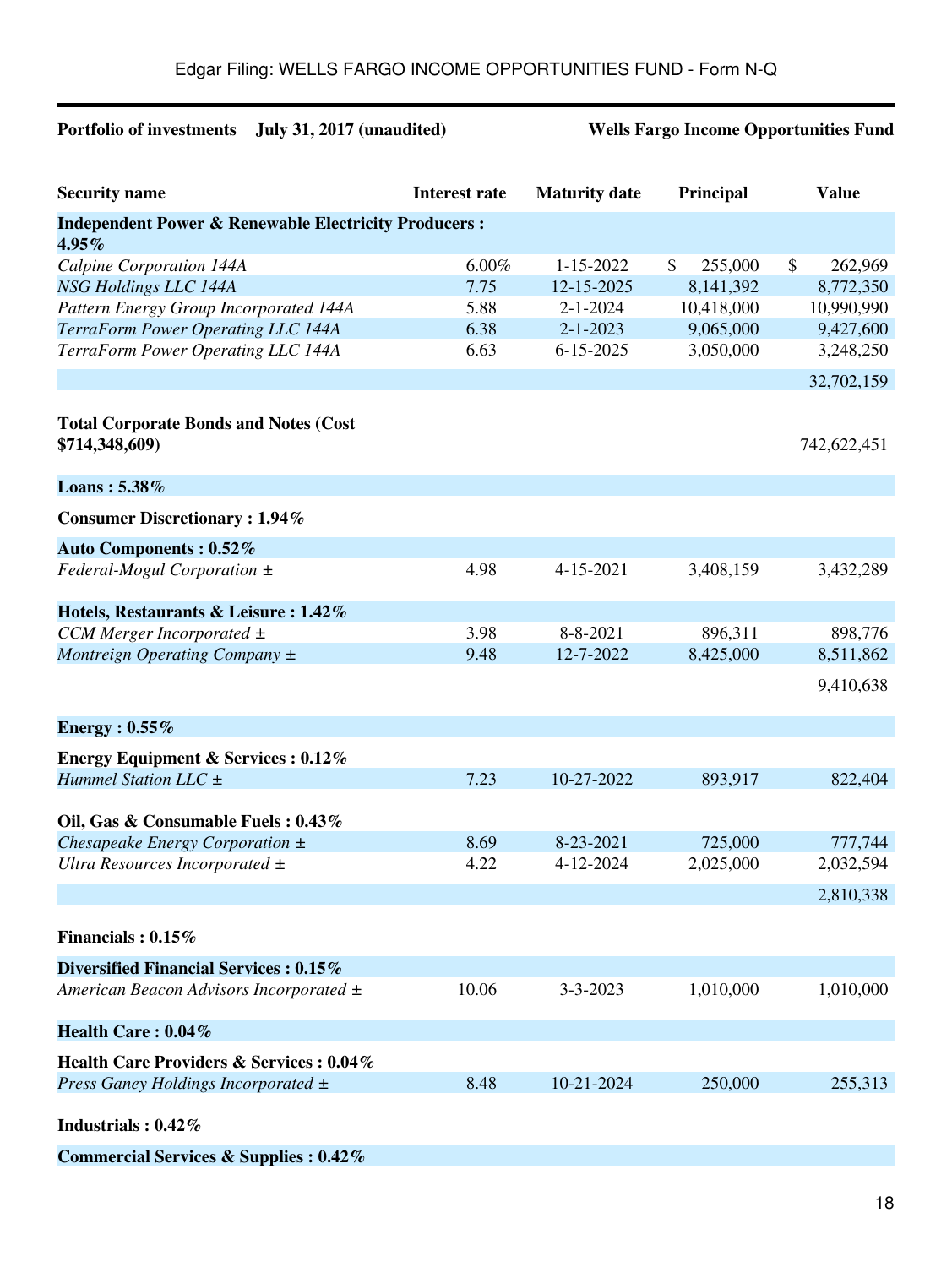| Advantage Sales & Marketing LLC $\pm$                        | 7.80 | 7-25-2022       | 2,025,000 | 1,913,625 |
|--------------------------------------------------------------|------|-----------------|-----------|-----------|
| WASH Multifamily Laundry Systems LLC $\pm$                   | 4.48 | 5-14-2022       | 567,085   | 567,085   |
| WASH Multifamily Laundry Systems LLC ±                       | 4.48 | 5-14-2022       | 99,313    | 99,313    |
| WASH Multifamily Laundry Systems LLC ±                       | 8.23 | 5-12-2023       | 29,808    | 29,510    |
| WASH Multifamily Laundry Systems LLC $(i)$ $\pm$             | 8.23 | 5-14-2023       | 170,192   | 168,490   |
|                                                              |      |                 |           | 2,778,023 |
| <b>Information Technology</b> : 1.20%                        |      |                 |           |           |
| <b>Internet Software &amp; Services : 1.20%</b>              |      |                 |           |           |
| Ancestry.com Incorporated $\pm$                              | 4.48 | $10-19-2023$    | 4,900,500 | 4,938,773 |
| Ancestry.com Incorporated $\pm$                              | 9.48 | 10-19-2024      | 2,970,000 | 3,029,400 |
|                                                              |      |                 |           | 7,968,173 |
| Real Estate: $0.21\%$                                        |      |                 |           |           |
| <b>Real Estate Management &amp; Development:</b><br>$0.21\%$ |      |                 |           |           |
| Capital Automotive $LP \pm$                                  | 7.24 | $3 - 24 - 2025$ | 1,340,000 | 1.360.944 |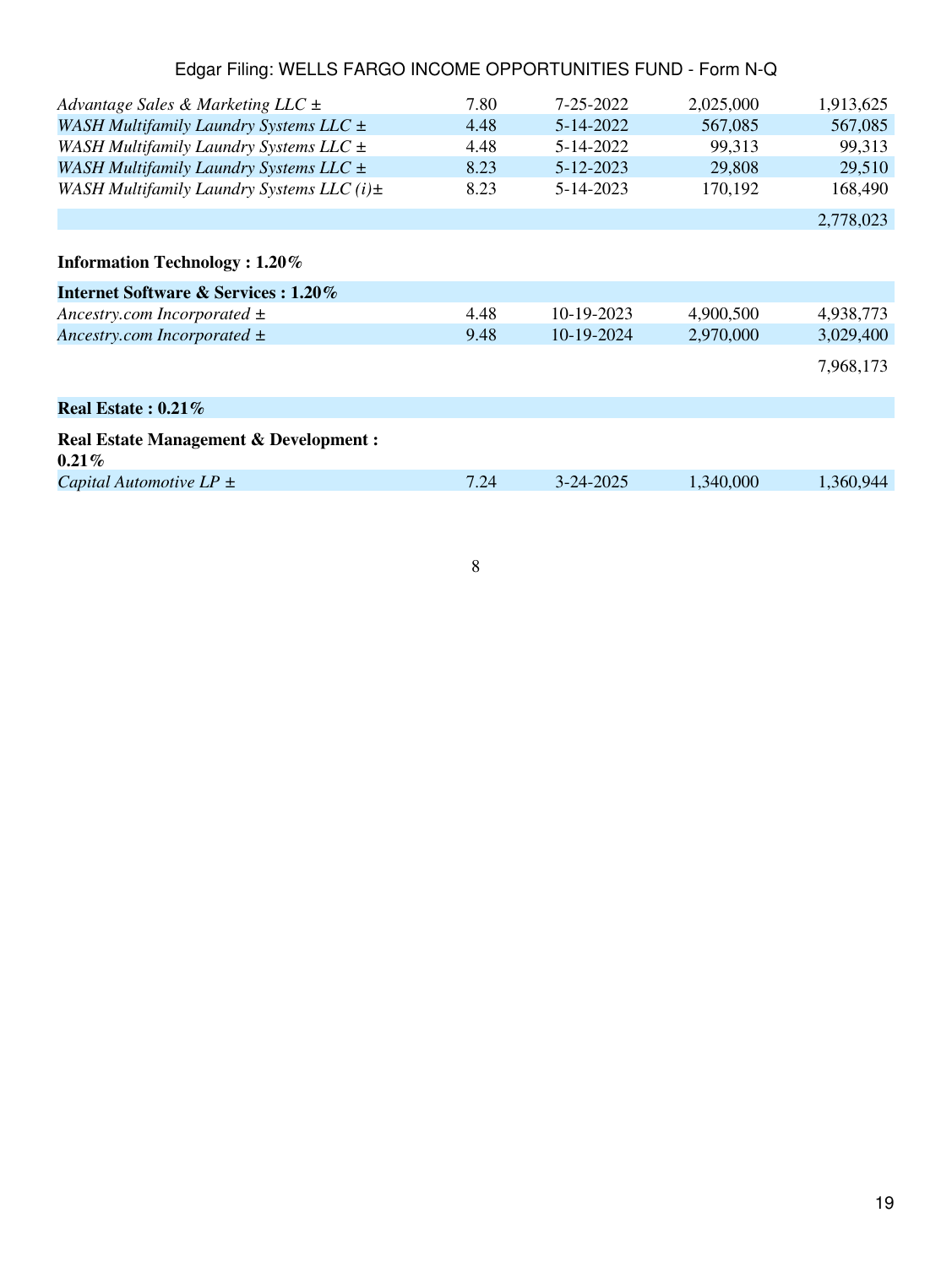| <b>Wells Fargo Income Opportunities Fund</b>                             | <b>Portfolio of investments</b><br><b>July 31, 2017 (unaudited)</b> |                        |               |              |
|--------------------------------------------------------------------------|---------------------------------------------------------------------|------------------------|---------------|--------------|
| <b>Security name</b>                                                     | <b>Interest rate</b>                                                | <b>Maturity date</b>   | Principal     | <b>Value</b> |
| <b>Telecommunication Services: 0.73%</b>                                 |                                                                     |                        |               |              |
| Diversified Telecommunication Services : 0.73%                           |                                                                     |                        |               |              |
| Frontier Communications Corporation $\pm$                                | 4.98%                                                               | $6 - 15 - 2024$        | \$5,000,000   | \$4,797,900  |
| Utilities: $0.14\%$                                                      |                                                                     |                        |               |              |
| <b>Independent Power &amp; Renewable Electricity</b><br>Producers: 0.14% |                                                                     |                        |               |              |
| Vistra Energy Corporation $\pm$                                          | 4.48                                                                | 12-14-2023             | 920,375       | 927,066      |
| <b>Total Loans (Cost \$35,394,062)</b>                                   |                                                                     |                        |               | 35,573,088   |
|                                                                          |                                                                     | <b>Expiration date</b> | <b>Shares</b> |              |
| Rights: $0.09\%$                                                         |                                                                     |                        |               |              |
| Utilities: $0.09\%$                                                      |                                                                     |                        |               |              |
| <b>Independent Power &amp; Renewable Electricity</b><br>Producers: 0.09% |                                                                     |                        |               |              |
| Vistra Energy Corporation (i)                                            |                                                                     | 12-14-2023             | 559,650       | 559,650      |
| Total Rights (Cost \$615,615)                                            |                                                                     |                        |               | 559,650      |
|                                                                          |                                                                     |                        |               |              |
|                                                                          |                                                                     | <b>Maturity date</b>   | Principal     |              |
| <b>Yankee Corporate Bonds and Notes: 11.69%</b>                          |                                                                     |                        |               |              |
| <b>Energy</b> : 2.90%                                                    |                                                                     |                        |               |              |
| <b>Energy Equipment &amp; Services : 0.71%</b>                           |                                                                     |                        |               |              |
| Ensco plc                                                                | 5.75                                                                | $10 - 1 - 2044$        | \$6,902,000   | 4,607,085    |
| Trinidad Drilling Limited 144A                                           | 6.63                                                                | 2-15-2025              | 100,000       | 94,250       |
|                                                                          |                                                                     |                        |               | 4,701,335    |
| Oil, Gas & Consumable Fuels: 2.19%                                       |                                                                     |                        |               |              |
| <b>Baytex Energy Corporation 144A</b>                                    | 5.13                                                                | $6 - 1 - 2021$         | 3,600,000     | 3,285,000    |
| <b>Baytex Energy Corporation 144A</b>                                    | 5.63                                                                | $6 - 1 - 2024$         | 1,759,000     | 1,539,125    |
| Griffin Coal Mining Company Limited $(a)(i)144A(s)$                      | 9.50                                                                | 12-1-2016              | 2,119,383     | 8,478        |
| Griffin Coal Mining Company Limited (a)(i)(s)                            | 9.50                                                                | $12 - 1 - 2016$        | 290,088       | 1,160        |
| <b>Teekay Corporation</b>                                                | 8.50                                                                | $1 - 15 - 2020$        | 9,583,000     | 9,630,915    |
|                                                                          |                                                                     |                        |               | 14,464,678   |

**Financials : 0.54%**

**Banks : 0.54%**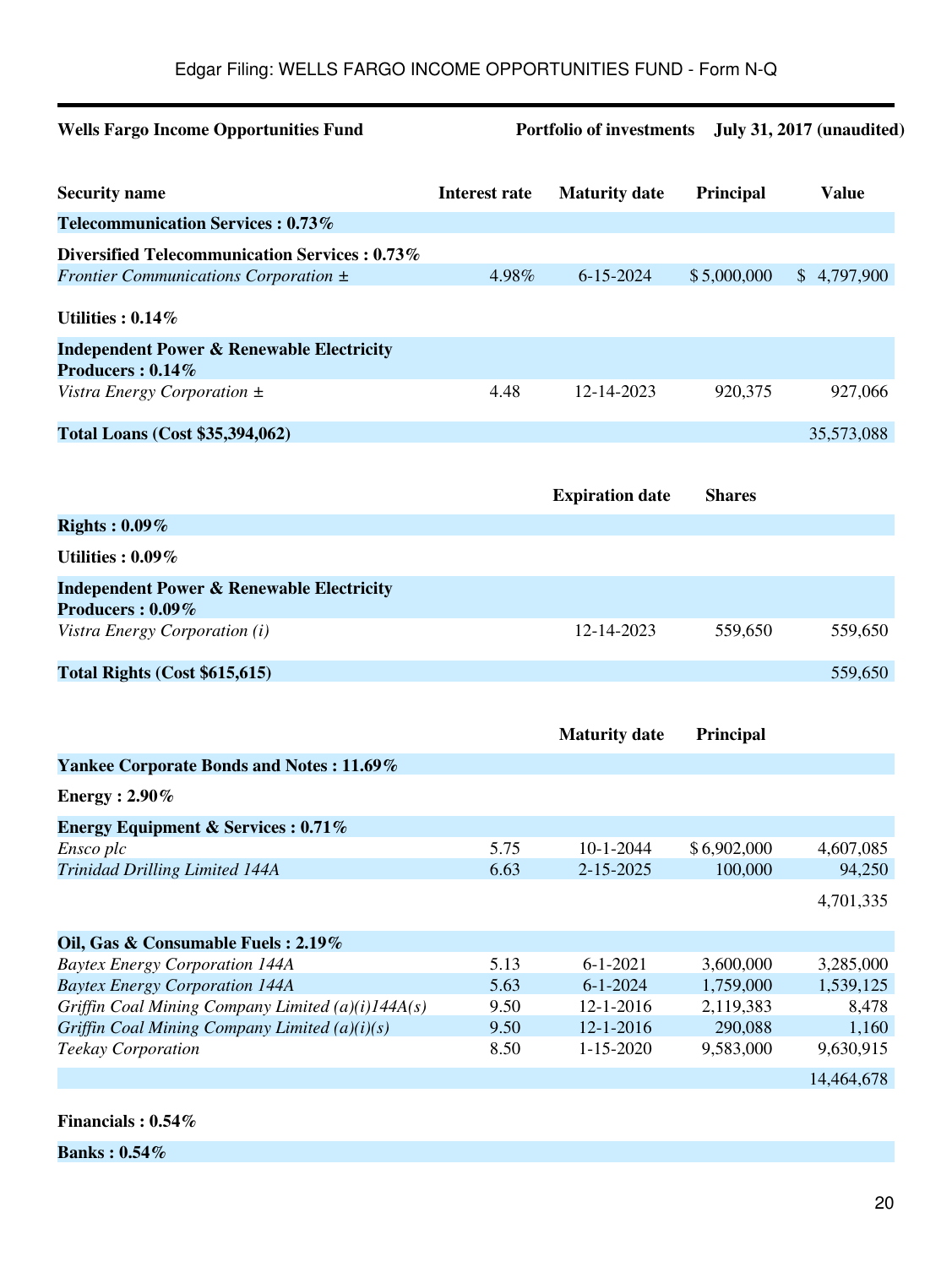| Preferred Term Securities XII Limited $(a)(i)(s)$          | 0.00 | 12-24-2033      | 1,540,000 | $\Omega$  |
|------------------------------------------------------------|------|-----------------|-----------|-----------|
|                                                            |      |                 |           | 3,587,938 |
| Health Care: 3.12%                                         |      |                 |           |           |
| Pharmaceuticals: 3.12%                                     |      |                 |           |           |
| Endo Finance LLC 144A                                      | 5.88 | 10-15-2024      | 400,000   | 414,000   |
| Valeant Pharmaceuticals International Incorporated<br>144A | 5.50 | $3 - 1 - 2023$  | 3,825,000 | 3,260,813 |
| Valeant Pharmaceuticals International Incorporated<br>144A | 5.63 | 12-1-2021       | 1,178,000 | 1,066,090 |
| Valeant Pharmaceuticals International Incorporated<br>144A | 5.88 | 5-15-2023       | 3,600,000 | 3,096,000 |
| Valeant Pharmaceuticals International Incorporated<br>144A | 6.13 | 4-15-2025       | 7,880,000 | 6,707,850 |
| Valeant Pharmaceuticals International Incorporated<br>144A | 6.38 | 10-15-2020      | 2,375,000 | 2,309,688 |
| Valeant Pharmaceuticals International Incorporated<br>144A | 6.50 | 3-15-2022       | 525,000   | 553,875   |
| Valeant Pharmaceuticals International Incorporated<br>144A | 6.75 | 8-15-2021       | 700,000   | 661,500   |
| Valeant Pharmaceuticals International Incorporated<br>144A | 7.00 | $3 - 15 - 2024$ | 950,000   | 1,011,750 |
| Valeant Pharmaceuticals International Incorporated<br>144A | 7.50 | 7-15-2021       | 1,541,000 | 1,496,696 |
|                                                            |      |                 |           |           |

*Nielsen Holding and Finance BV 144A* 5.00 2-1-2025 2,775,000 2,865,188<br>*Nielsen Holding and Finance BV 144A* 5.50 10-1-2021 700,000 722,750

**Nielsen Holding and Finance BV 144A** 

20,578,262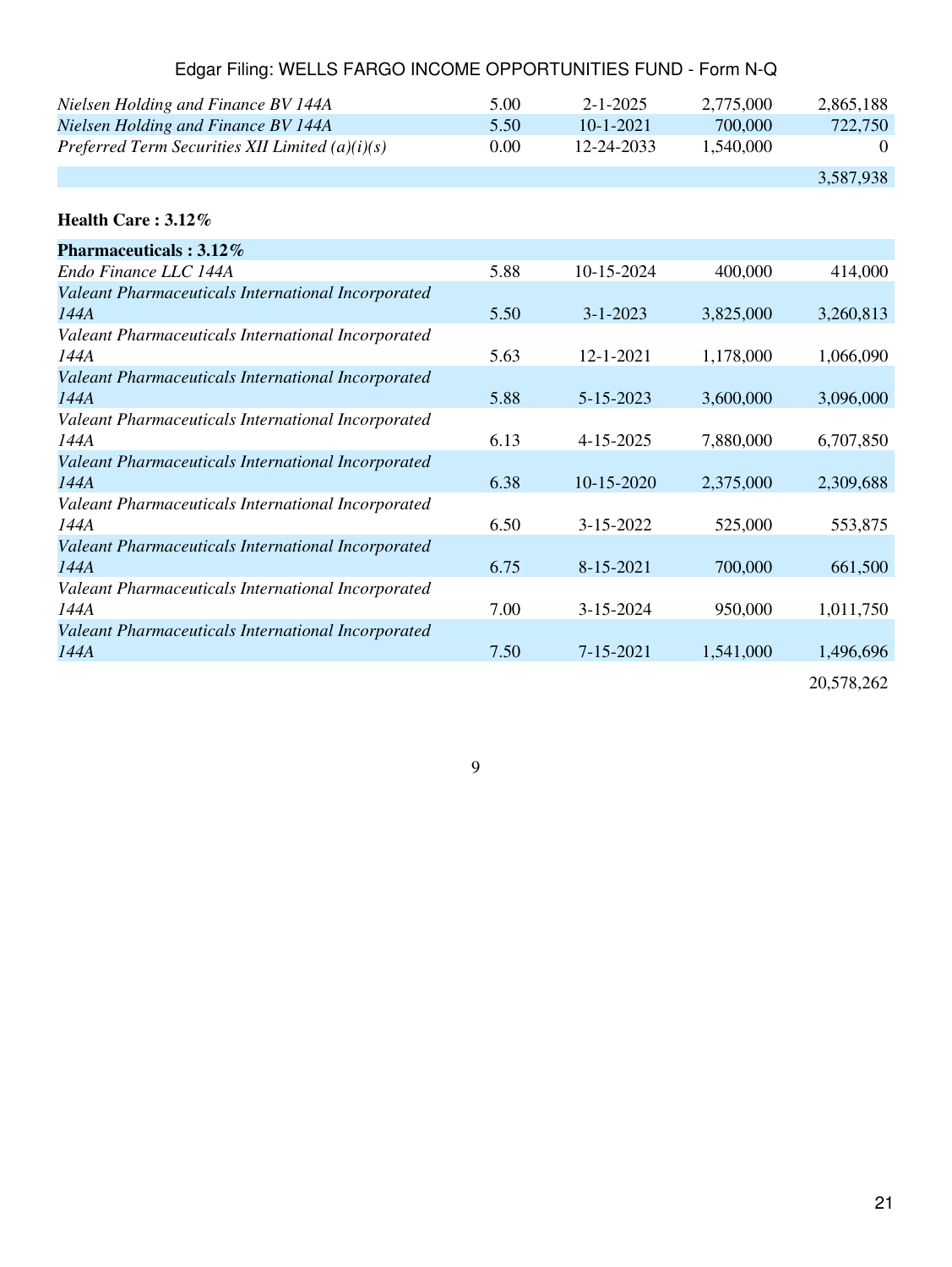# **Portfolio of investments July 31, 2017 (unaudited) Wells Fargo Income Opportunities Fund**

| <b>Security name</b>                                                                     |       | <b>Interest rate Maturity date</b> | Principal                            |                           | <b>Value</b>         |
|------------------------------------------------------------------------------------------|-------|------------------------------------|--------------------------------------|---------------------------|----------------------|
| Industrials: 1.77%                                                                       |       |                                    |                                      |                           |                      |
| <b>Building Products: 0.05%</b>                                                          |       |                                    |                                      |                           |                      |
| Allegion plc                                                                             | 5.88% | 9-15-2023                          | $\boldsymbol{\mathsf{S}}$<br>340,000 | $\boldsymbol{\mathsf{S}}$ | 366,489              |
| <b>Commercial Services &amp; Supplies:</b>                                               |       |                                    |                                      |                           |                      |
| 1.46%                                                                                    | 5.63  | $5 - 1 - 2022$                     |                                      |                           |                      |
| <b>GFL Environmental Incorporated 144A</b><br><b>GFL Environmental Incorporated 144A</b> | 9.88  | $2 - 1 - 2021$                     | 925,000<br>1,050,000                 |                           | 955,063<br>1,136,625 |
| <b>Ritchie Brothers Auctioneers</b>                                                      |       |                                    |                                      |                           |                      |
| <b>Incorporated 144A</b>                                                                 | 5.38  | $1 - 15 - 2025$                    | 7,175,000                            |                           | 7,527,580            |
|                                                                                          |       |                                    |                                      |                           |                      |
|                                                                                          |       |                                    |                                      |                           | 9,619,268            |
| Machinery: 0.08%                                                                         |       |                                    |                                      |                           |                      |
| Sensata Technologies BV 144A                                                             | 5.00  | $10-1-2025$                        | 485,000                              |                           | 510,463              |
| <b>Professional Services: 0.18%</b>                                                      |       |                                    |                                      |                           |                      |
| <b>IHS Markit Limited 144A</b>                                                           | 4.75  | 2-15-2025                          | 1,150,000                            |                           | 1,210,375            |
| Materials: 0.90%                                                                         |       |                                    |                                      |                           |                      |
| Containers & Packaging: 0.77%                                                            |       |                                    |                                      |                           |                      |
| Ardagh Packaging Finance plc 144A                                                        | 4.25  | 9-15-2022                          | 600,000                              |                           | 616,500              |
| Ardagh Packaging Finance plc 144A                                                        | 6.00  | 2-15-2025                          | 2,950,000                            |                           | 3,150,954            |
| Ardagh Packaging Finance plc 144A                                                        | 7.25  | 5-15-2024                          | 1,175,000                            |                           | 1,296,906            |
|                                                                                          |       |                                    |                                      |                           | 5,064,360            |
| Metals & Mining: $0.13\%$                                                                |       |                                    |                                      |                           |                      |
| ArcelorMittal SA                                                                         | 6.13  | $6 - 1 - 2025$                     | 450,000                              |                           | 513,563              |
| <b>Novelis Corporation 144A</b>                                                          | 6.25  | 8-15-2024                          | 325,000                              |                           | 347,750              |
|                                                                                          |       |                                    |                                      |                           | 861,313              |
| Telecommunication Services: 2.46%                                                        |       |                                    |                                      |                           |                      |
| <b>Diversified Telecommunication</b><br><b>Services: 2.46%</b>                           |       |                                    |                                      |                           |                      |
| <b>Intelsat Jackson Holdings SA</b>                                                      | 5.50  | $8 - 1 - 2023$                     | 11,740,000                           |                           | 10,125,750           |
| <b>Intelsat Luxembourg SA</b>                                                            | 7.75  | $6 - 1 - 2021$                     | 4,975,000                            |                           | 3,184,000            |
| <b>Intelsat Luxembourg SA</b>                                                            | 8.13  | $6 - 1 - 2023$                     | 3,750,000                            |                           | 2,321,222            |
| Virgin Media Finance plc 144A                                                            | 6.38  | 4-15-2023                          | 605,000                              |                           | 635,250              |
|                                                                                          |       |                                    |                                      |                           | 16,266,222           |

**Total Yankee Corporate Bonds and Notes (Cost \$81,778,553)** 77,230,703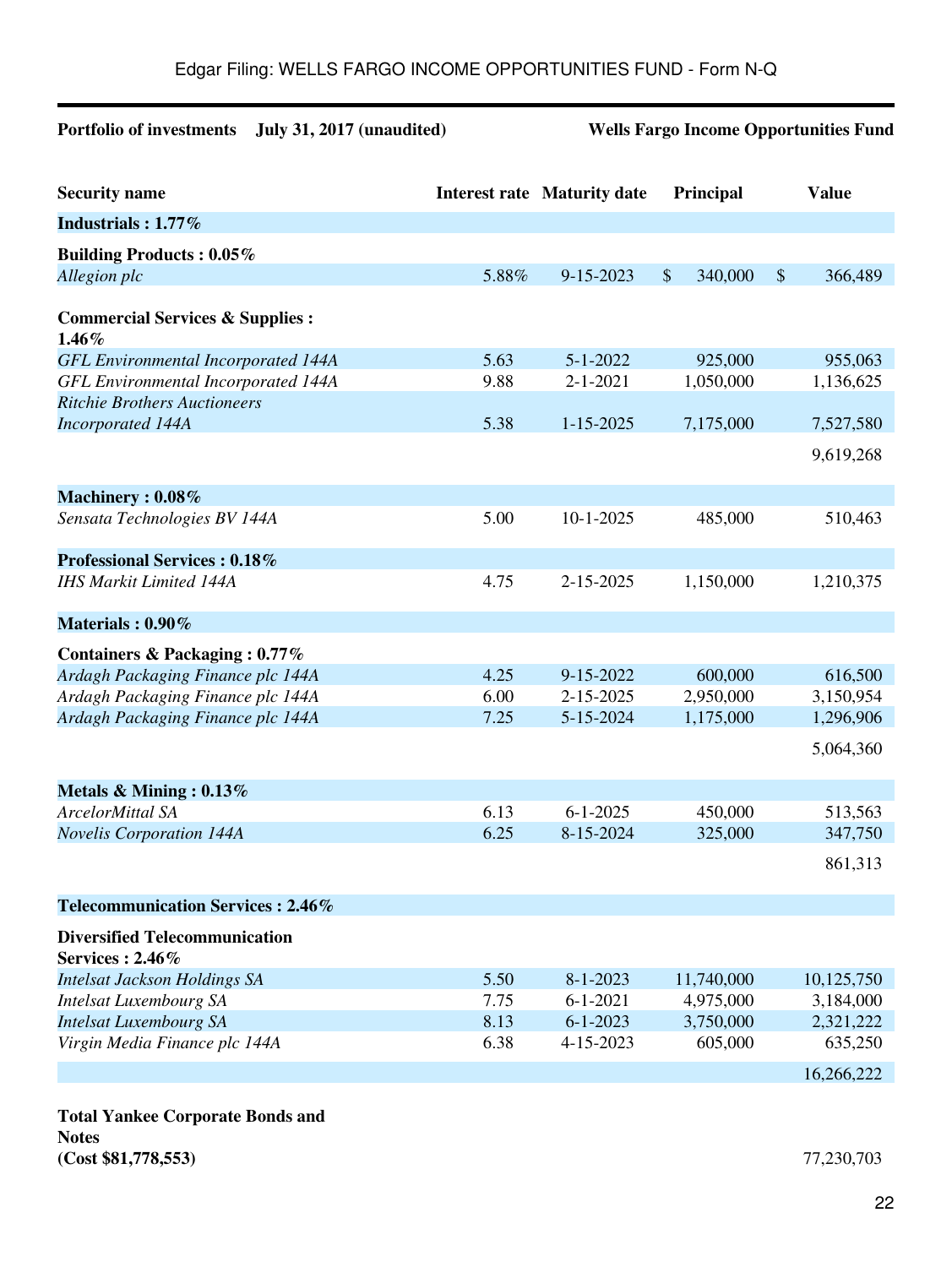|                                                           | Yield      | <b>Shares</b> |                 |
|-----------------------------------------------------------|------------|---------------|-----------------|
| <b>Short-Term Investments: 3.76%</b>                      |            |               |                 |
| <b>Investment Companies: 3.76%</b>                        |            |               |                 |
| <b>Wells Fargo Government Money Market</b>                |            |               |                 |
| Fund Select Class $(l)(u)$ ##                             | 0.89       | 24,808,767    | 24,808,767      |
| <b>Total Short-Term Investments (Cost</b><br>\$24,808,767 |            |               | 24,808,767      |
| <b>Total investments in securities (Cost</b> )            |            |               |                 |
| $$870,257,162)*$                                          | 133.78%    |               | 883,913,280     |
| Other assets and liabilities, net                         | (33.78)    |               | (223, 181, 933) |
| <b>Total net assets</b>                                   | $100.00\%$ |               | \$660,731,347   |

*Non-income-earning security*

*(i) Illiquid security*

*144A The security may be resold in transactions exempt from registration, normally to qualified institutional buyers, pursuant to Rule 144A under the Securities Act of 1933.*

*(a) The security is fair valued in accordance with procedures approved by the Board of Trustees.*

*(s) The security is currently in default with regards to scheduled interest and/or principal payments. The Fund has stopped accruing interest on the security.*

*(z) Zero coupon security. The rate represents the current yield to maturity.*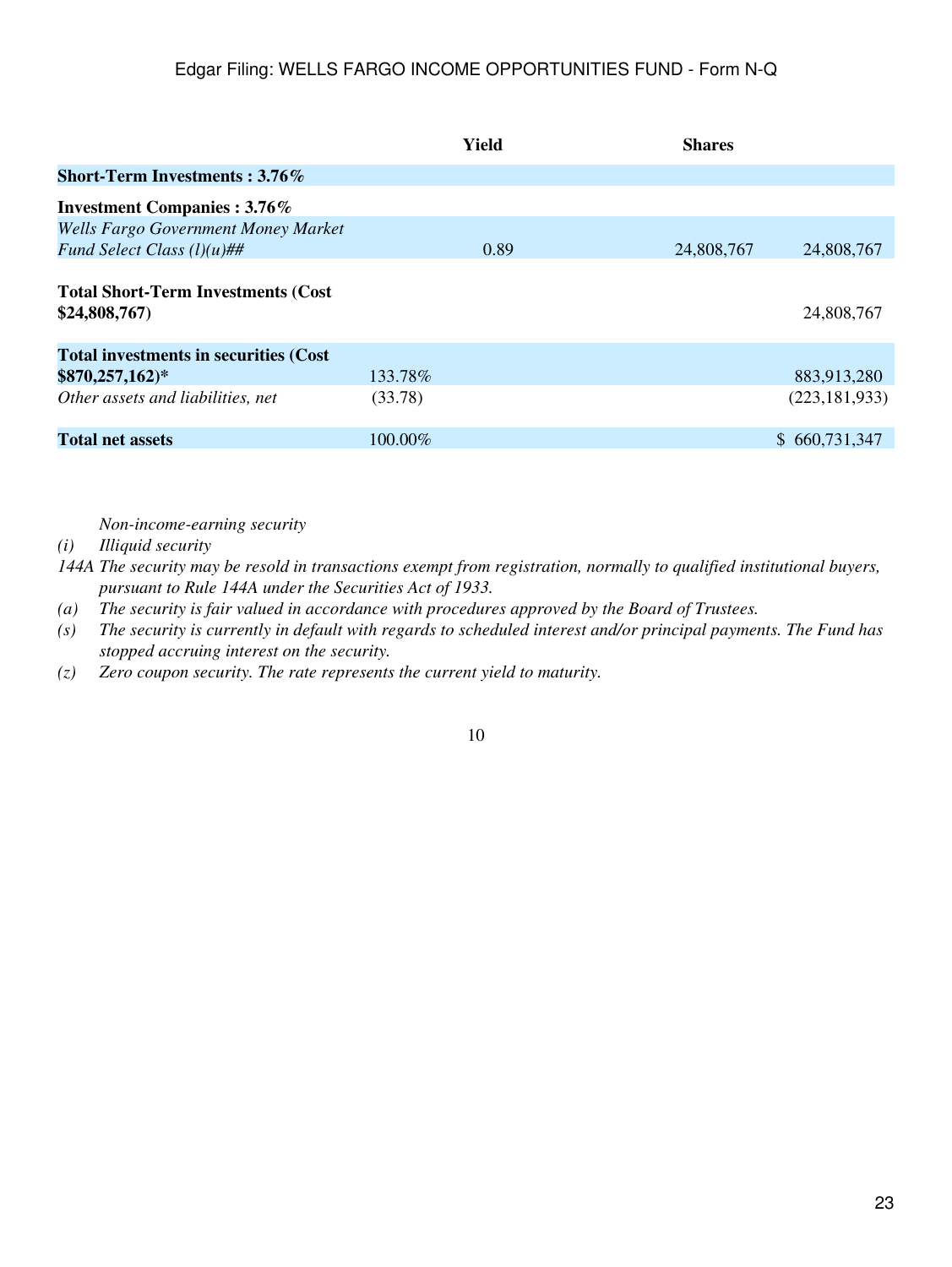### **Wells Fargo Income Opportunities Fund Portfolio of investments July 31, 2017 (unaudited)**

*%% The security is issued on a when-issued basis.*

- *¥ A payment-in-kind (PIK) security is a security in which the issuer may make interest or dividend payments in cash or additional securities. These additional securities generally have the same terms as the original holdings.*
- *± Variable rate investment. The rate shown is the rate in effect at period end.*
- *(l) The issuer of the security is an affiliated person of the Fund as defined in the Investment Company Act of 1940.*
- *(u) The rate represents the 7-day annualized yield at period end.*
- *## All or a portion of this security is segregated for when-issued securities.*
- *\* Cost for federal income tax purposes is \$875,577,795 and unrealized gains (losses) consists of:*

| Gross unrealized gains  | \$43.219.468 |
|-------------------------|--------------|
| Gross unrealized losses | (34,883,983) |
| Net unrealized gains    | \$ 8.335,485 |

*Abbreviations:*

- *LLC Limited liability company*
- *LP Limited partnership*
- *plc Public limited company*
- *REIT Real estate investment trust*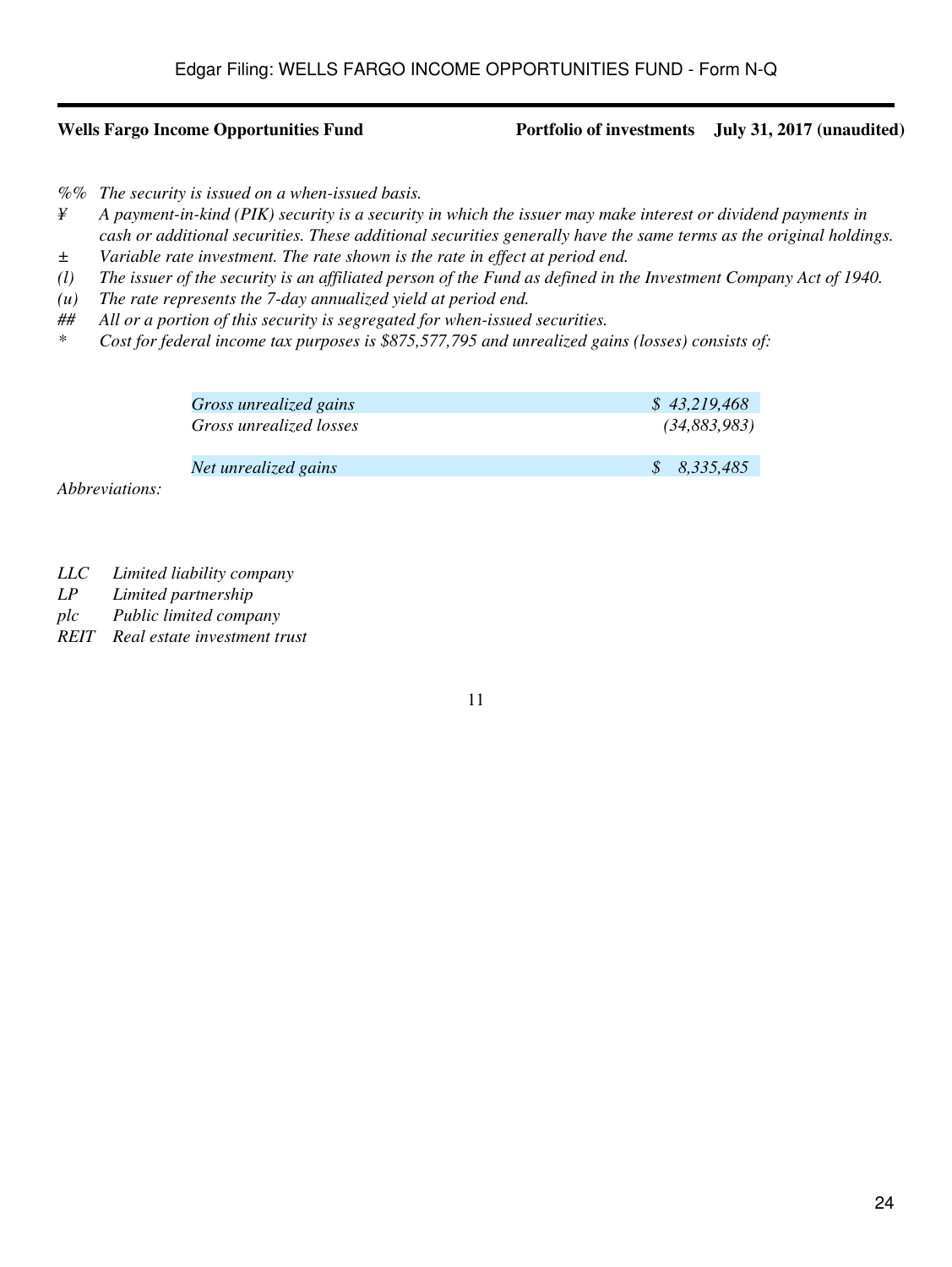## **Wells Fargo Income Opportunities Fund (the Fund)**

### **Notes to Portfolio of investments July 31, 2017 (unaudited)**

## **Securities valuation**

All investments are valued each business day as of the close of regular trading on the New York Stock Exchange (generally 4 p.m. Eastern Time), although the Fund may deviate from this calculation under unusual or unexpected circumstances.

Debt securities are valued at the evaluated bid price provided by an independent pricing service or, if a reliable price is not available, the quoted bid price from an independent broker-dealer.

Equity securities that are listed on a foreign or domestic exchange or market are valued at the official closing price or, if none, the last sales price. If no sale occurs on the principal exchange or market that day, the prior day s price will be deemed stale and a fair value price will be determined in accordance with the Fund s Valuation Procedures.

Investments in registered open-end investment companies are valued at net asset value.

Investments which are not valued using any of the methods discussed above are valued at their fair value, as determined in good faith by the Board of Trustees of the Fund. The Board of Trustees has established a Valuation Committee comprised of the Trustees and has delegated to it the authority to take any actions regarding the valuation of portfolio securities that the Valuation Committee deems necessary or appropriate, including determining the fair value of portfolio securities, unless the determination has been delegated to the Management Valuation Team of Wells Fargo Funds Management, LLC. The Board of Trustees retains the authority to make or ratify any valuation decisions or approve any changes to the Valuation Procedures as it deems appropriate. On a quarterly basis, the Board of Trustees receives reports on any valuation actions taken by the Valuation Committee or the Management Valuation Team which may include items for ratification.

Valuations of fair valued securities are compared to the next actual sales price when available, or other appropriate market values, to assess the continued appropriateness of the fair valuation methodologies used. These securities are fair valued on a day-to-day basis, taking into consideration changes to appropriate market information and any significant changes to the inputs considered in the valuation process until there is a readily available price provided on an exchange or by an independent pricing service. Valuations received from an independent pricing service or independent broker-dealer quotes are periodically validated by comparisons to most recent trades and valuations provided by other independent pricing services in addition to the review of prices by the manager and/or subadviser. Unobservable inputs used in determining fair valuations are identified based on the type of security, taking into consideration factors utilized by market participants in valuing the investment, knowledge about the issuer and the current market environment.

### **When-issued transactions**

The Fund may purchase securities on a forward commitment or when-issued basis. The Fund records a when-issued transaction on the trade date and will segregate assets in an amount at least equal in value to the Funds commitment to purchase when-issued securities. Securities purchased on a when-issued basis are marked-to-market daily and the Fund begins earning interest on the settlement date. Losses may arise due to changes in the market value of the underlying securities or if the counterparty does not perform under the contract.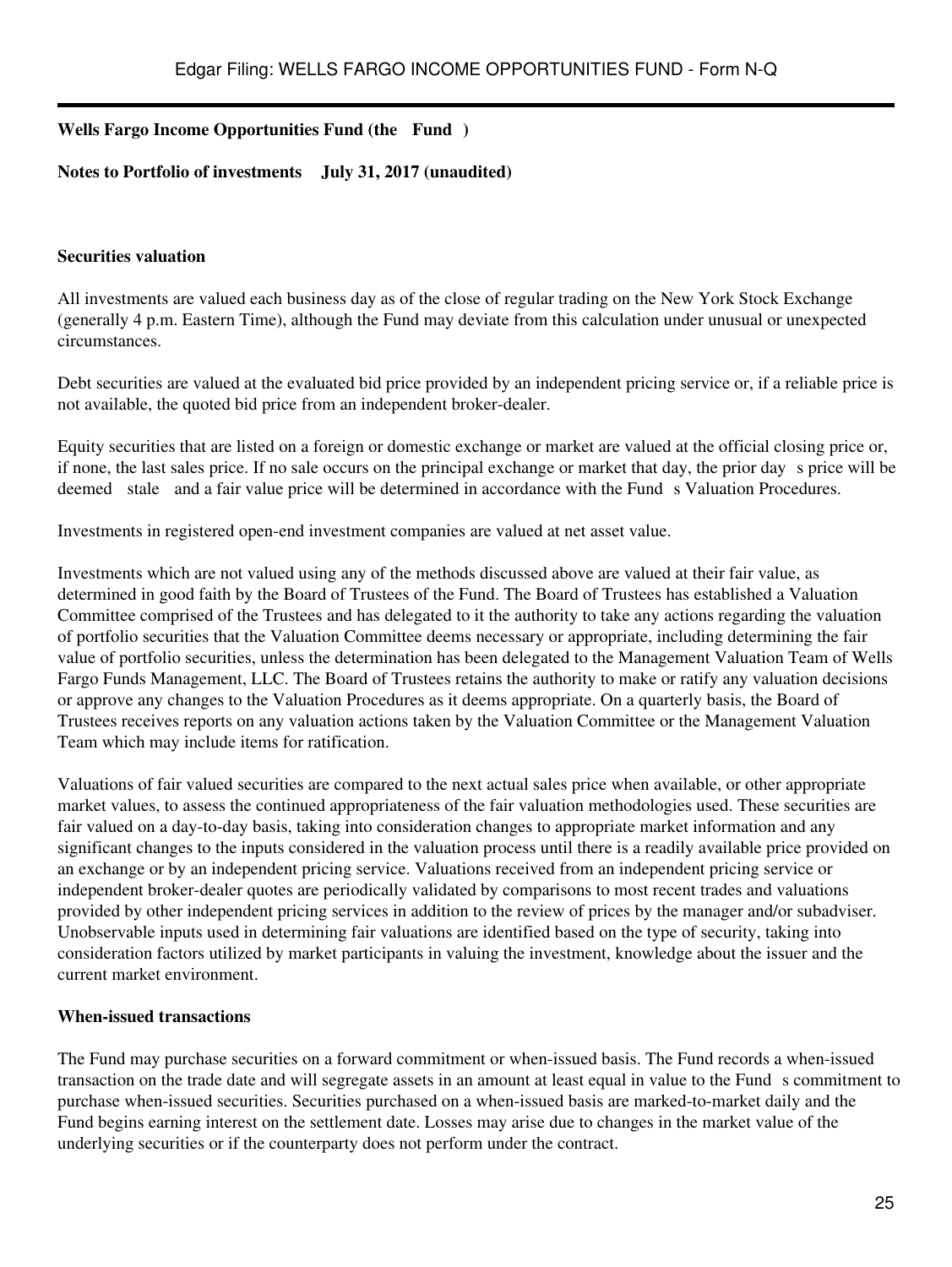### **Loans**

The Fund may invest in direct debt instruments which are interests in amounts owed to lenders by corporate or other borrowers. The loans pay interest at rates which are periodically reset by reference to a base lending rate plus a spread. Investments in loans may be in the form of participations in loans or assignments of all or a portion of loans from third parties. When the Fund purchases participations, it generally has no rights to enforce compliance with terms of the loan agreement with the borrower. As a result, the Fund assumes the credit risk of both the borrower and the lender that is selling the participation. When the Fund purchases assignments from lenders, it acquires direct rights against the borrower on the loan and may enforce compliance by the borrower with the terms of the loan agreement. Loans may include fully funded term loans or unfunded loan commitments, which are contractual obligations for future funding.

## **Fair valuation measurements**

Fair value measurements of investments are determined within a framework that has established a fair value hierarchy based upon the various data inputs utilized in determining the value of the Funds investments. The three-level hierarchy gives the highest priority to unadjusted quoted prices in active markets for identical assets or liabilities (Level 1) and the lowest priority to unobservable inputs (Level 3). The Funds investments are classified within the fair value hierarchy based on the lowest level of input that is significant to the fair value measurement. The inputs are summarized into three broad levels as follows:

- Level 1 quoted prices in active markets for identical securities
- Level 2 other significant observable inputs (including quoted prices for similar securities, interest rates, prepayment speeds, credit risk, etc.)
- Level 3 significant unobservable inputs (including the Fund s own assumptions in determining the fair value of investments)

The inputs or methodologies used for valuing investments in securities are not necessarily an indication of the risk associated with investing in those securities.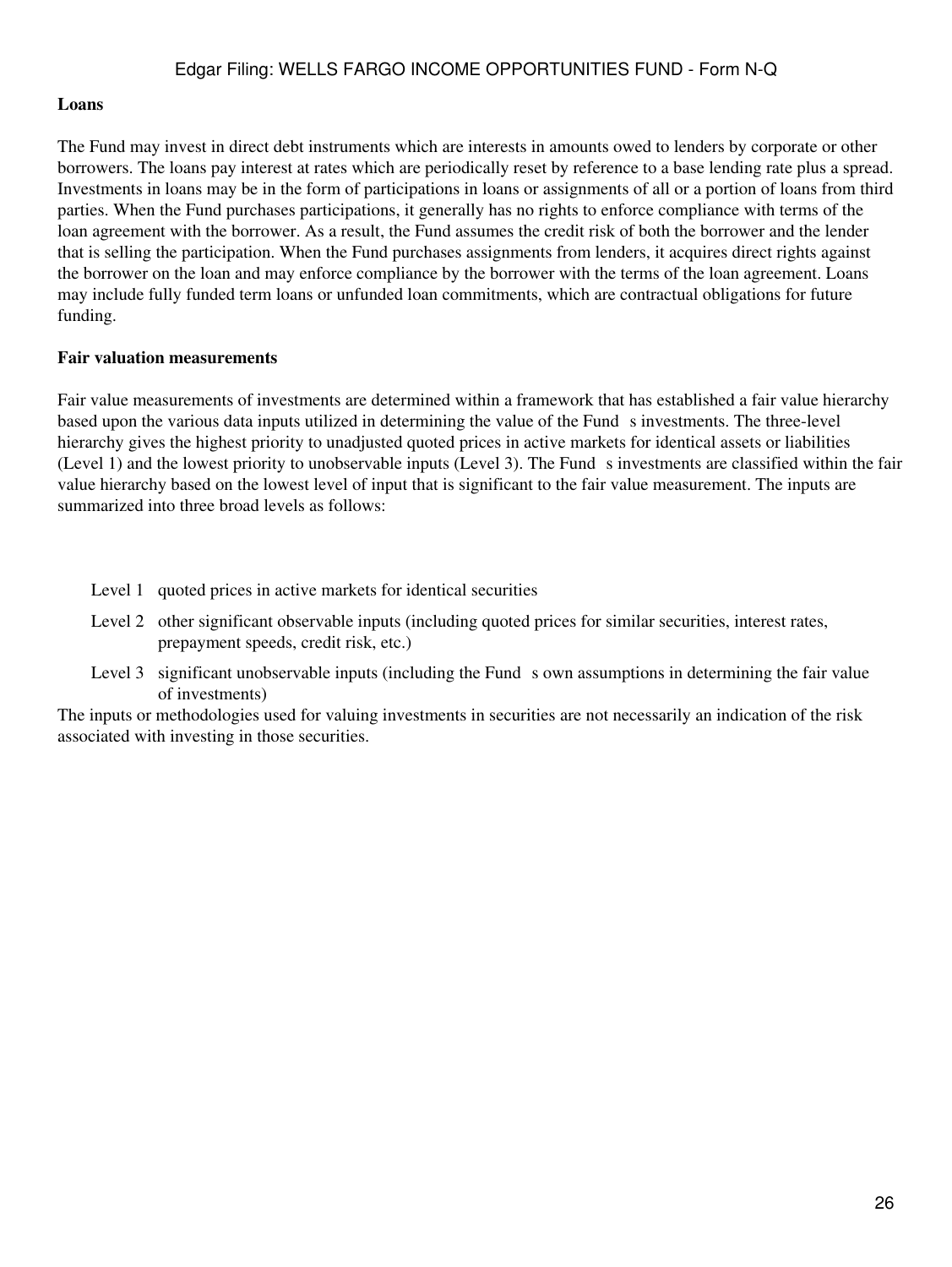The following is a summary of the inputs used in valuing the Fund s assets and liabilities as of July 31, 2017:

| <b>Assets</b>                    | Quoted<br>prices<br>(Level 1) | <b>Other</b><br>significant<br>observable<br>inputs<br>(Level 2) | <b>Significant</b><br>unobservable<br>inputs<br>(Level 3) | <b>Total</b>  |
|----------------------------------|-------------------------------|------------------------------------------------------------------|-----------------------------------------------------------|---------------|
| Investments in :                 |                               |                                                                  |                                                           |               |
| <b>Common stocks</b>             |                               |                                                                  |                                                           |               |
| Energy                           | \$<br>$\boldsymbol{0}$        | \$<br>407,188                                                    | \$<br>$\boldsymbol{0}$                                    | \$<br>407,188 |
| <b>Materials</b>                 | 631                           | $\overline{0}$                                                   | $\theta$                                                  | 631           |
| Utilities                        | 2,710,802                     | 0                                                                | $\boldsymbol{0}$                                          | 2,710,802     |
| <b>Corporate bonds and notes</b> | $\overline{0}$                | 742,622,451                                                      | $\theta$                                                  | 742,622,451   |
| Loans                            | $\boldsymbol{0}$              | 32,620,973                                                       | 2,952,115                                                 | 35,573,088    |
| <b>Rights</b>                    |                               |                                                                  |                                                           |               |
| <b>Utilities</b>                 | $\boldsymbol{0}$              | 559,650                                                          | $\overline{0}$                                            | 559,650       |
| Yankee corporate bonds and notes | $\overline{0}$                | 77,221,065                                                       | 9,638                                                     | 77,230,703    |
| <b>Short-term investments</b>    |                               |                                                                  |                                                           |               |
| Investment companies             | 24,808,767                    | $\overline{0}$                                                   | $\overline{0}$                                            | 24,808,767    |
| <b>Total assets</b>              | \$27,520,200                  | \$853,431,327                                                    | 2,961,753<br>\$                                           | \$883,913,280 |

The Fund recognizes transfers between levels within the fair value hierarchy at the end of the reporting period. At July 31, 2017, the Fund did not have any transfers between Level 1 and Level 2. Bank loans with a market value of \$8,511,862 were transferred from Level 3 to Level 2 due to an increase in the number of market contributors.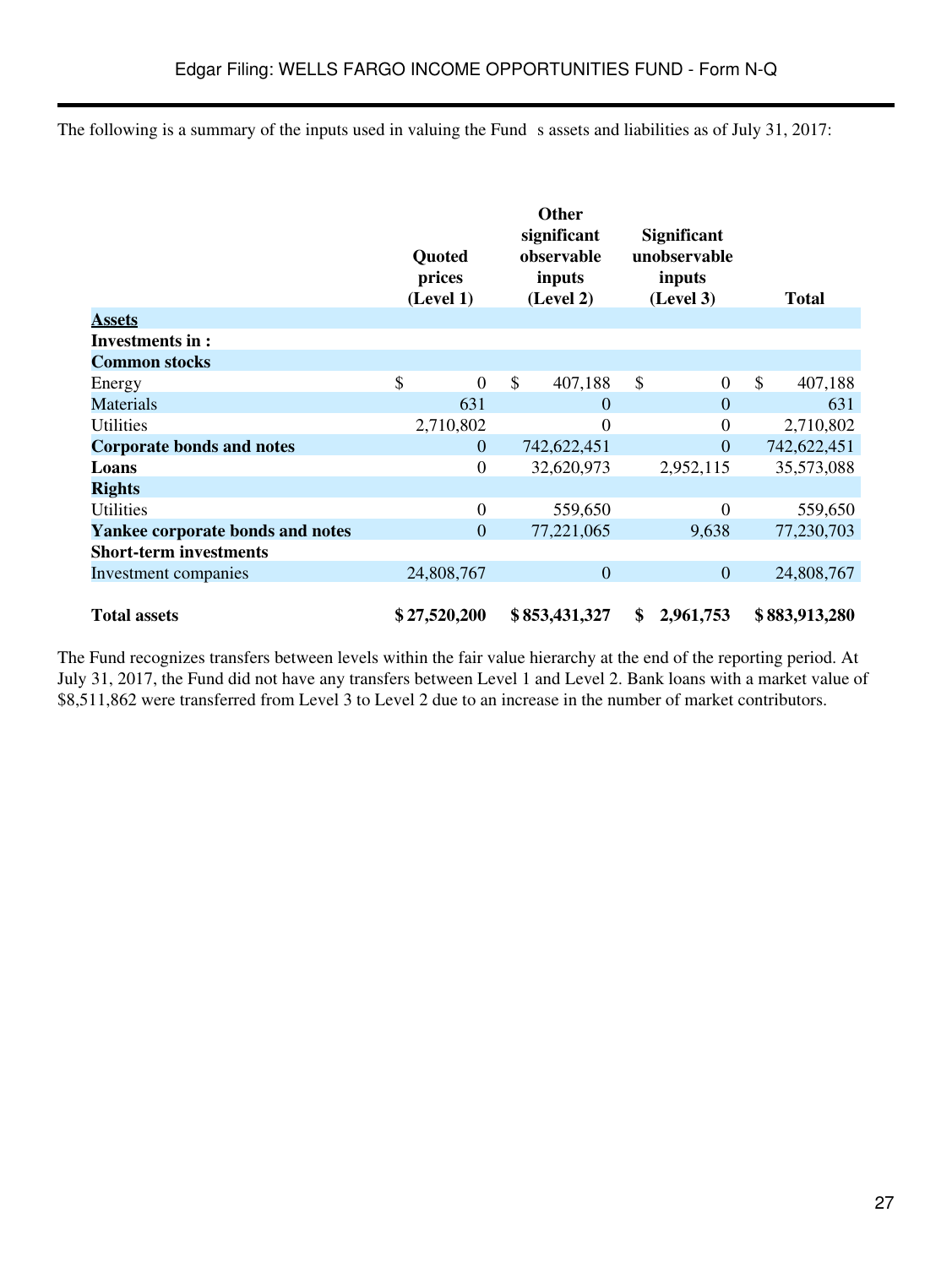## ITEM 2. CONTROLS AND PROCEDURES

(a) The President and Treasurer have concluded that the Wells Fargo Income Opportunities Fund (the Fund) disclosure controls and procedures (as defined in Rule 30a-3(c) under the Investment Company Act of 1940) provide reasonable assurances that material information relating to the Fund is made known to them by the appropriate persons based on their evaluation of these controls and procedures as of a date within 90 days of the filing of this report.

(b) There were no significant changes in the Fund s internal controls over financial reporting (as defined in Rule 30a-3(d) under the Investment Company Act of 1940) that occurred during the last fiscal quarter that has materially affected, or is reasonably likely to materially affect, the registrant s internal control over financial reporting.